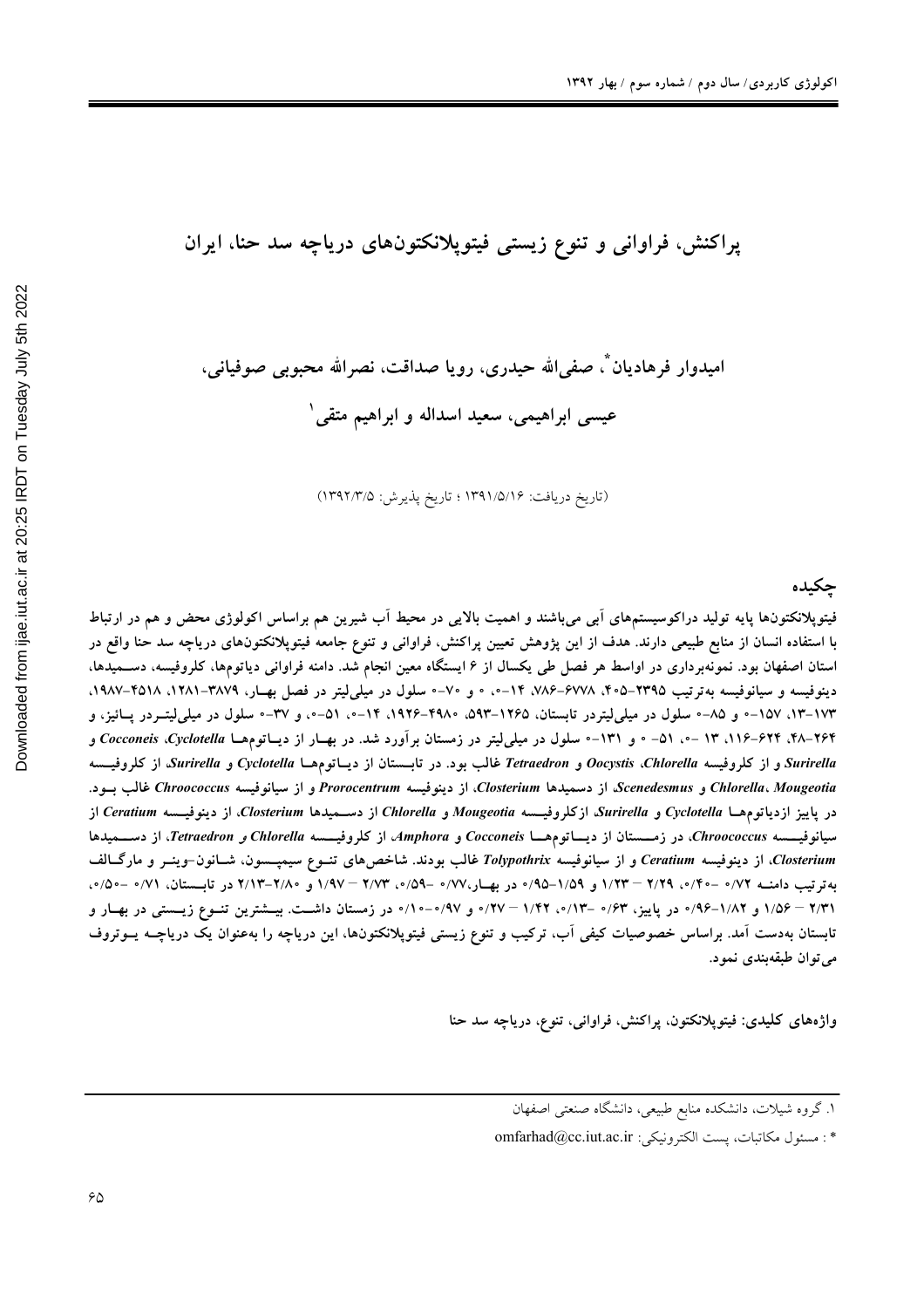**مقدمه** 

فيتوپلانكتونها شامل بسياري ازسيانو باكترىها و جلبكهاي تک سلول<sub>ی</sub> بوده که دارای کلروفیل a هستند (۲۲). آنهـا پایــه حيـات و توليــد در أبهــاي شــيرين و شــور درياچــههــا و رودخانهها می باشند و در طبیعت پراکنـدگی بــسیار زیــادی دارنــد. كمتــر موجــوداتي را مــيتــوان يافــت كــه هماننــد فيتويلانكتونها قادر باشند در محيطهـا و شـرايط مختلـف رشد كننـد. فيتوپلانكتـونهـا براسـاس اصـول اكولـوژيكي و همچنین در ارتباط با استفاده انسان از منابع طبیعی اهمیت بالايي دارند. امـروزه زيــست تــوده فيتوپلانكتــوني بــهعنــوان غذای دام و آبزیان پرورشی، کودهـای زیـستی، کاغذسـازی، تکنولوژیهای نوین محیطزیــست و تــصفیه خانــههــای آب به عنوان جاذب هاى زيستى، وسوخت زيستى استفاده می شوند(۸، ۱۸و ۱۹).

در بسسیاری از مطالعسات اکولسوژیکی در خسصوص فيتوپلانكتونها، تنوعات زماني و مكاني قابل ملاحظه است. بين فيتوپلانكتونها و شـرايط رشـد و زنـدگي آنهـا در انتخـاب يـا تحمل فاكتورهاي محيطى مشخص و معين تفاوتهايي وجـود دارد. حضور و عدم حضور گونـههـا، الگوهـاي پـراكنش أنهـا، گوناگون بودن جامعه فيتويلانكتونها و اجتماعات آنهـا متـأثر از فاکتورهای محیطی است کـه قابـل انـدازهگیـری مـیباشـد، امـا فيتوپلانكتونها همواره تحت تأثير ارتباطات و آثار متقابـل بـين مشخصههای محیطی شناخته شده و معین بــا ســایر پارامترهــای غیرقابل اندازهگیری و غیرقابل انتظار قرار دارند. علاوه بـر ایــن، یک گونه ممکــن اســت در پــراکنش خــود در شــرایط اقلیمــی، جغرافيايي و زيست شناختي بتواند عكس العملي داشته باشد كه در گذشته آن را تجربه نموده است و تمایلی بـه شـرایط ایجـاد شده کنونی نداشته باشد. بهطور کل<sub>ی</sub> گونـههــای فیتوپلانکتــونی برای نظارت بر جنبههای معینی از محیط زیست از جمله وقایع هیدروگرافیکی، یوتریفکاسیون، آلودگی، آمار و ارقام گرم شــدن و مشکلات زیست محیطی به لحاظ تغییـرات دراز مـدت بـسیار مفيد هستند (٢۶). فيتوپلانكتونها در سطح يا لايه اپــي ليمنيــون

درياچهها در تعريف و طبقهبندي درياچه به لحاظ سطح تروفيي (trophic state) وتوليد اوليــه اهميــت دارنــد. بــهعبــارت ديگــر تركيب گونــهاي فيتوپلانكتــونهــا از طريـــق تــوالي فــصلي !*(biodiversity)* '(8GGGG> p6GGGG\* !*(seasonal succession)* گونههای بیواندیکاتور *(bioindicator species)*، و شاخص های زیــستی *(bioindices) بــ*ا ســطح تروفــی یــک دریاچــه مــرتبط می شود(۱۰). با توجه به پیچیدگی حضور فیتوپلانکتونها در هر محیط و روابـط متفـاوت ایــن موجــودات بــا گــروهــای زیستی دیگر، شناخت گروههای مختلف فیتوپلانکتونی بسیار اهميت دارد.

مطالعات اكولوژيكي فيتوپلانكتونها بـهصورت مـوردي در تالابها و دریاچههای ایران انجام شده است(۱، ۲، ۳، ۴و ۶). با توجه به این که فیتوپلانکتونها دارای گروههای مختلفی هستند که تأثیرات متنوعی بر تولید اولیه، ارتباطات تغذیهای و رنـگ و خصوصیات کیفی آب دارند لذا دستیابی به یک الگوی مناسب و قابل تعمیم برای مناطق دریاچهای با اندک اطلاعـات موجــود دشوار است. لـذا ضـرورت مطالعـه پايـهاى در ايــن خـصوص همچنان در اولویت خواهد بود. در راستای مطالعات بیـان شـده مطالعه پراکنش، فراوانی و ترکیب گونهای جامعه فیتوپلانکتونها دریاچه سد حنا امری ضروری میباشد. این دریاچه از مهمترین اکوسیستمهای آبی در استان اصفهان است که در ۳۰ کیلـومتری شهرستان سمیرم (۱۹۰ کیلـومتری جنـوب شـرق اصـفهان) ودر عرض جغرافيـايي°۳۱ و '۱۳ شـمالي وطـول جغرافيـايي°۵۱ و ' ۴۷ شرقی واقع است (شکل ۱). این دریاچه مانند یک تـالاب اهميـت اكولـوژيكي بـراي پرنـدگان مهـاجر، حيـاتوحـش و موجودات آبزی به خـصوص ماهیـان دارد. از نظـر فـون ماهیـان ۳ گونه ماهی بومی شامل کـولی (Alburnus sp.)، سـياه مـاهي ريـز فلسس (*Capoeta damascina)* و آفـانيوس (*Aphanius isfahanensis*) و دو گونـه مـاهي كـاراس طلايـي (Carassius auratus) كـه توسط اف راد بومي و ماهي قـزل آلاي رنگــين كمــان (*Oncorhynchus mykiss)* که توسط شیلات به دریاچه معرف<sub>ی</sub> شدهاند (۵).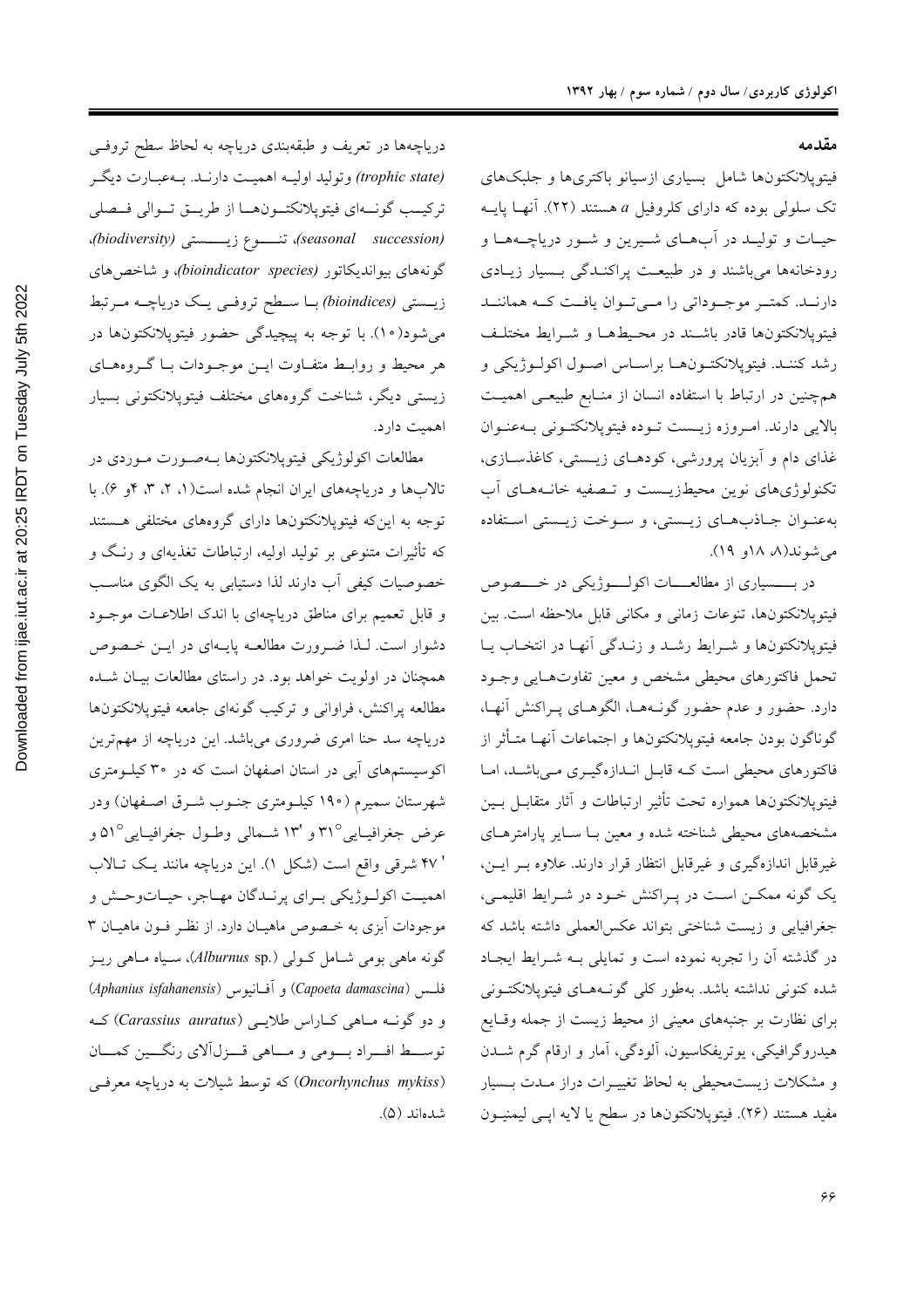

شکل ۱. نقشه دریاچه حنا و موقعیت ایستگاههای نمونهبرداری در منــاطق ۱، ۲ و ۳ (S3, S3, S منطقه ١، S4 و S5 منطقه ٢، S6 منطقه ٣ ).

با توجه به اینکه برنامههای نظـارت بـر آبِهـای شـیرین بهتـر است براساس شناسایی گروههای مختلف تاکسونومیکی باشد تا هزینههای برنامههای نظارتی برای مدیریت ایـن أبهـا كـاهش يابد. لذا بررسي پراكنش، فراواني و تنوع فيتوپلانكتونها درياچه سد حنا در فصول مختلف سال اطلاعات کاربردی اکولوژیکی و بیولوژیکی را برای تعیین توان اکولوژیکی و نظارت و مـدیریت آتی این دریاچه و دریاچههای مشابه فراهم خواهــد نمــود. اگــر چــه در ايـــن پـــژوهش بررســـي تغييـــرات ســـاختاري جامعـــه فیتوپلانکتونها و تعیـین سـطح تروفـی دریاچــه مـورد بررســی

قرارگرفت اما ما گمان داریم که مدیریت و نظـارت دراز مــدت این دریاچه می توانـد براسـاس سـاختار جامعـه فیتوپلانکتـونی، کیفیت آب و بررسی روند تغییرات پی در پی انجام شود.

مواد و روشها معرفی منطقه و ایستگاههای نمونهبرداری موقعیت جغرافیایی دریاچه سد حنا در شکل ۱ مـشخص شـده است. جهـت بررسـي اهـداف مـورد نظـر در ايــن تحقيــق نمونهبر داری به مدت یک سال از تابستان ۱۳۸۶ تـا بهـار ۱۳۸۷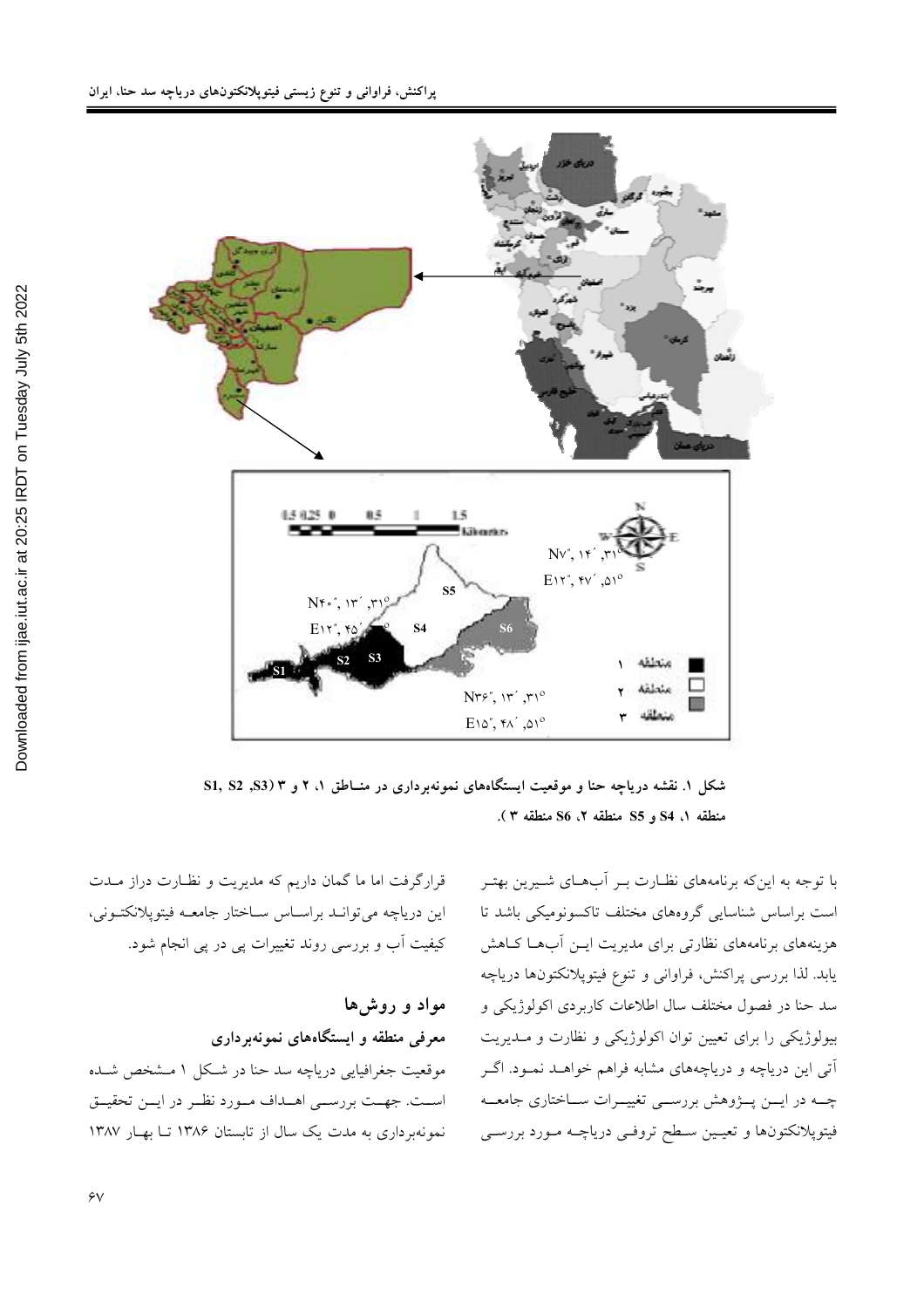در اواسط هر فصل از منطقه پلاژیک دریاچـه سـد حنـا انجـام گردید. در این مطالعه با توجه به تفاوتهای فاحش در میانگین عمق دریاچه، ورودی آب به تـالاب و تفـاوت مرفولـوژیکی در شکل تالاب و وسـعت آن سـه منطقـه بـرای نمونـهبـرداری در دریاچـه سـد در نظـر گرفتـه شـد (شـکل ۱). منطقـه ۱ (محـل ایستگاههای ۱، ۲و ۳) دارای متوسط عمـق بـین ۲۰-۱۰ متـر، بدون ورودي آب، بستر عمدتاً سنگي و بــا دانــهبنــدي درشــت، منطقه ۲ (محل ایستگاههای ۴ و ۵) متوسط عمق بین ۱۲–۵ متر، داراي ورودي آب (حـدود ۵۰ درصـد از ورودي آب تـالاب)، بستر با دانهبندی متوسط و ماسهای، دارای گیاهان آبزی شناور و غوطەور، منطقه ۳ (محل ایستگاه ۶) متوسط عمق بین ۱۰–۳ متر با بستر عمدتاً رسی، دارای مواد آلـی بـسیار، دارای ورودی آب (حدود ۵۰ درصد از ورودي آب درياچه)، داراي گياهــان آبــزي غوطهور و شناور در آب است. در هر شکل تفاوت بین منـاطق در مقایسه به ایستگاههای درون مناطق بسیار قابل ملاحظه بود. مساحت دریاچه ۷۰۰ هکتار، ارتفاع از سـطح دریــا ۲۳۰۰ متـر، میانگین سالانه عمق آب ۱۰ متر و متوسط بارندگی سالانه منطقه ۳۸۰ میلی متر میباشد. متوسط پایین ترین و بالاترین دمای هـوا بهترتیب در بهمن (١/١ درجـه سـانتی گـراد) و در مـرداد (٢٢/٩ درجه سانتیگراد) مـیباشـد. ایــن منطقـه دارای اقلـیم سـرد و کوهستانی است بهطوریکه سطح دریاچـه در نیمـی از فـصل زمستان پوشیده از یخ میباشد. بخشهای کم عمـق دریاچـه بهوسیله گیاهان بن در آب از جنسهای Typha Phragmites. Juncus و Cyperus اشغال میشود در حالی که گیاهان غوطـهور از جنس های Myriophyllum ،Ceratophyllum ،Potamogeton و Polygonum از اردیبهشت تا مهر وجود دارند.

نمونهبرداری آب و اندازهگیری فاکتورهای فیزیکوشیمیایی نمونــهبــرداري از آب جهــت تعيــين مهــمتــرين پارامترهــاي فیزیکوشـیمیایی آب از سـاعت ۹ تــا ۱۲ صـبح بــا اسـتفاده از نمونهبردار آب Van Dorn از سطح (کمتر از ۲ متر)، میان (۳ تــا ۵ متر) و عمق (۷ تا۱۰متر) در سه منطقه (شکل ۱) از دریاچــه

سد حنا انجام گرفت. پارامترهاي فيزيكوشيميايي أب شامل دما، pH، اكسيژن محلول و عمق رويت در محـل هـر منطقــه بــا دماسـنج جيــوهاي، pH متــر (ديجيتــال Schottgerate، مــدل ۶۶۶۲۲۱، ساخت آلمان)، اكسيژن متر (ملل Paqualab ELE. ساخت آلمان) و صفحه سکشی اندازهگیری شد. در ایــن مقالــه میانگین پارامترهـای مـورد نظـر از سـه عمـق بـرای هـر فـصل گزارش شـد. نمونـههـای آب از عمــقهـای متفـاوت و منـاطق سهگانه به آزمایشگاه منتقل شــد و بــهطـور جداگانــه نیتــرات و فسفات آنها اندازهگیری شد. نیترات بهوسیله الکتـرود انتخـابگر يونى (Ion Selective Electrode ، مىدل JEAN WAY 3310 ساخت آلمان)، فسفات محلول به روش رنگسنجی بـا اسـتفاده از اسـپكتروفتومتر (مــدل400% JEAN WAY سـاخت آلمــان) اندازهگیری شد (۱۴). میانگین نتایج نیترات و فـسفات دریاچــه در هر فصل در این مقاله گزارش شده است.

### نمونهبرداری، شناسایی و تعیین فراوانی فیتوپلانکتونها

نمونهبرداری از فیتوپلانکتونها با جمع آوری آب از عمــقهــای بین •-۱ متر به میزان کافی پس از مخلوط نمـودن آنهـا انجـام شد. جهت تثبیت فیتویلانکتـونهــا بــه نمونــههــای آب محلــول لوگول آیودین (۱۰میلی لیتر به ازای هر ۲۰۰ میله لیتـر نمونـه) اضافه شد و شناسایی جنسها با استفاده از میکروسکوپ نوری و کلیــدهای شناســایی (۱۰، ۱۳و۱۶) انجــام گرفــت. شــمارش فیتوپلانکتونها با استفاده از لام سدویک رافت و شمارش فرمهاى رشتهاى فيتوپلانكتونها براساس اندازهگيرى طول رشته با استفاده از میکرومتر چشمی انجام شد (١٠).

# محاسبه شاخصهای تنوع

در ایسن مطالعـــه تنـــوع گونــــهای در ســــه دســـته اصــــلی شاخص غناي گونهاي (species richness) براسـاس شـاخص ماركالف (Margalef index)، غالبيت/يكنواختى گونسەاي (species evenness/dominance) براساس شباخص سيميسون (Simpson index) و ترکیب غنای و غالبیت گونـهای براسـاس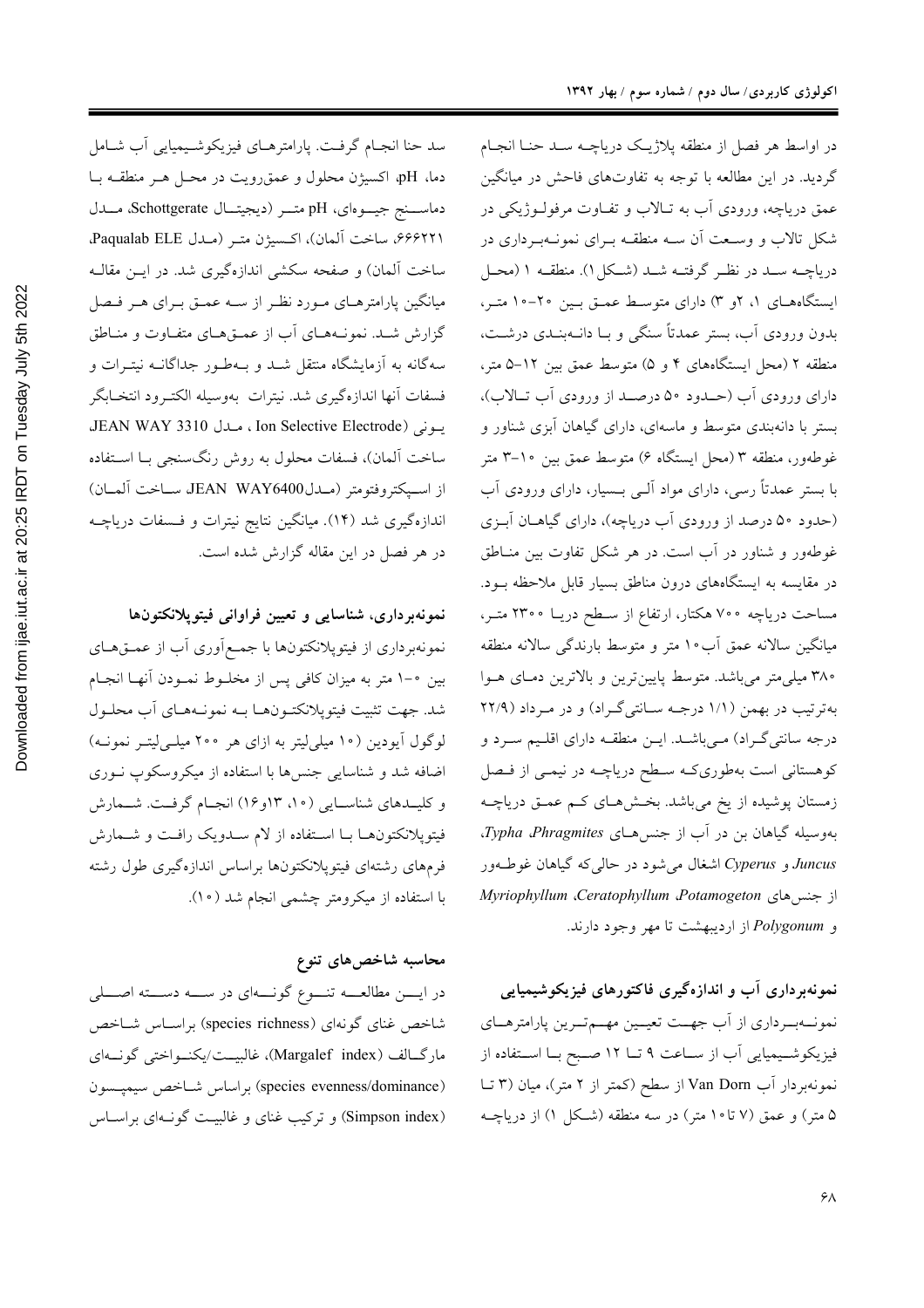| زمستان                                                 | پاييز                                                    | تاسىتان                                                    | بهار                                                            | پارامتر            |
|--------------------------------------------------------|----------------------------------------------------------|------------------------------------------------------------|-----------------------------------------------------------------|--------------------|
| $Q/\Upsilon \Upsilon \pm o/\Upsilon \Upsilon^{d}$      | $11/TY \pm 0/Y9$                                         | $Y \circ$ / $\varphi \Delta \pm \circ$ / $YV$ <sup>a</sup> | $14/V4 \pm 0/T4^b$                                              | دمای آب(Cٌ)        |
| $9/V^* \pm 0.09^{\circ}$                               | $V/9$ ۴ ± $\circ$ / $\circ \wedge^b$                     | $V/F9 \pm o/77^b$                                          | $\Lambda$ / $\circ$ \ $\pm$ $\circ$ / $\Upsilon$ 9 <sup>b</sup> | اكسيژن محلول(mg/L) |
| $99/9 \pm 19/9$                                        | $11\lambda/9 \pm 7/9$ <sup>a</sup>                       | $1 \cdot 9/9 \pm 7/10$                                     | $9\lambda/T \pm 7/T$                                            | عمق رويت سكشي (cm) |
| $\Lambda/\Upsilon\Upsilon \pm o/e \Upsilon^a$          | $\Lambda/\Upsilon \pm \circ/\circ \Upsilon^b$            | $\Lambda/\Upsilon\Upsilon \pm o/eV^a$                      | $\Lambda/\circ V \pm \circ/\circ Y^c$                           | pH                 |
| $Q/7V \pm o / o$ <sup>a</sup>                          | $1/\Lambda$ 9 ± $\circ$ / $\circ$ $\Delta$ <sup>bc</sup> | $Y/Y$ $\neq \circ/\Delta\Lambda^b$                         | $1/\lambda \pm o/v^c$                                           | نيتر ات (mg/L)     |
| $\circ / \circ \Upsilon \pm \circ / \circ \circ \circ$ | $\circ$ / $\circ$ V $\pm$ $\circ$ / $\circ$ q $\circ$    | $1/\Upsilon \circ \pm \circ /1 \Upsilon^a$                 | $\circ$ / $\circ$ $\Delta$ $\pm$ $\circ$ / $\circ$ \ $\circ$    | فسفات(mg/L)        |

جدول ۱. پارامترهای کیفی آب در فصول مختلف در دریاچه حنا (میانگین ± خطای استاندارد). میانگینها در هر ردیف که دارای حداقل یک حرف مشترک هستند از نظر آماری در سطح ۰/۰۵ درصد با آزمون دانکن اختلاف معنیداری ندارند.

شاخص شانون-وينـر (Shannon-Wiener index) مورد و محاسـبه و بررسـي قـرار گرفـت. شـاخص هـاي سيمپــسون و شانون-وينر با استفاده از نـرمافـزار Ecological Methodology (۲۱) و شاخص ماركالف براساس تحقيقـات ماركـالف (٢٣،١٠ و ۲۶) محاسبه گردید.

آنالیزهای آماری دادههای کیفی آب و شـاخصهـای تنـوع بـا اسـتفاده از آنـالیز واریانس یک طرفه (One – way ANOVA) مورد تجزیه آماری قرار گرفت، و میـانگینهـا بـا اسـتفاده از آزمـون دانکــن مـورد مقایسه قرار گرفت (۳۳). تمـام آنالیزهـا در سـطح معنـیداری ۰/۰۵ با استفاده از نرمافـزار (SPSS; version 11.5) انجـام شـد  $(\check{r} \circ)$ 

### نتايج

فاکتورهای فیزیکوشیمیایی آب

مشخصات فیزیکو شیمیایی آب دریاچه در جدول ۱ ارائه شــده است. میانگین فـصلی دمـایآب و اکـسیژن محلـول بـهترتیـب ۲۴/۷۹ و ۸/۰۱ میلیگرم بر لیتر در بهـار، ۲۵ °۲۰/۶۵ و ۷/۴۶ میلمیگرم بر لیتر در تابستان، C° ۱۱ /۳۳° او ۷/۹۴ میلمیگرم بر لیتر در پاییزو C° ۵/۳۴ و ۹/۷۳ میلیگرم بـر لیتـر در زمـستان بـود. میانگین فصلی pH و عمق رویت صفحه سکشی بهترتیب ۸/۰۷ و ۹۸/۲ سانتی متر در بهار، ۸/۲۴ و ۱۰۹/۹ سانتی متر در تابستان،

۸/۱۴ و ۱۱۸/۹ سانتی متر در پاییز و ۸/۲۲ و ۹۶/۹ سـانتی متـر در زمستان بود. ميـانگين فـصلي نيتـرات و فـسفات محلـول نيـز بهترتیب ۱/۱۸ و ۰/۰۵ میلی گرم بر لیتـر در بهـار، ۲/۲۶ و ۱/۲۰ میلی گرم بر لیتر در تابستان، ۱/۸۹ و ۶۷/۰ میلی گرم بــر لیتــر در پاییز و ۵/۲۷ و ۰/۰۳ میلیگرم بر لیتر در زمستان بهدست آمـد (جدول ۱).

# ترکیب گونهای و فراوانی فیتوپلانکتونها

ترکیب گونهای و فراوانـی فیتوپلانکتـون(هـای در ایـستگاههـای نمونهبرداری شده دریاچه سد حنا در فصول مختلف در جـداول ۲ تا ۵ ارائه شده است. در فيصل بهبار جنسهاى فيتوپلانكتوني از ديساتومها (Bacillariophyceae) وكلروفيسمه (Chlorophyceae) جمعیت غالب را تــشكیل داد در حــالی كــه از دســمیدها (Desmidaceae) تنهــــا جــــنس Cosmarium و از دينوفيــــسه (Dinophyceae) جسنس Ceratium شناسايي گرديسد. دامنه فراوانی فیتوپلانکتونها در بهار در ایستگاههـای مختلـف بـرای دياتومها ٢٣٩۵–۴۰۵، كلروفيسه ٧٨٤–٧٨۶، دسميدها ١۴–۰ و دینوفیسه ۷۰-۰ سلول در میلی لیتر بهدست آمـد (جـدول۲). در بهارديــاتومهــاي غالــب جــنسهــاي Cocconeis ،Cyclotella و Surirella بود کـه دامنــه فراوانــی آنهـا بــهترتیـب ۹۷۲-۱۷۶. ۷۸۹-۱۰۹ و ۵۲۱-۸۲ سلول در میله لیت در ایسستگاههای مختلـف بــود. بــهطــور مــشابهي در كلروفيــسه، جــنس۵هــاي Chlorella و Tetraedron غالب بود و دامنه فراواني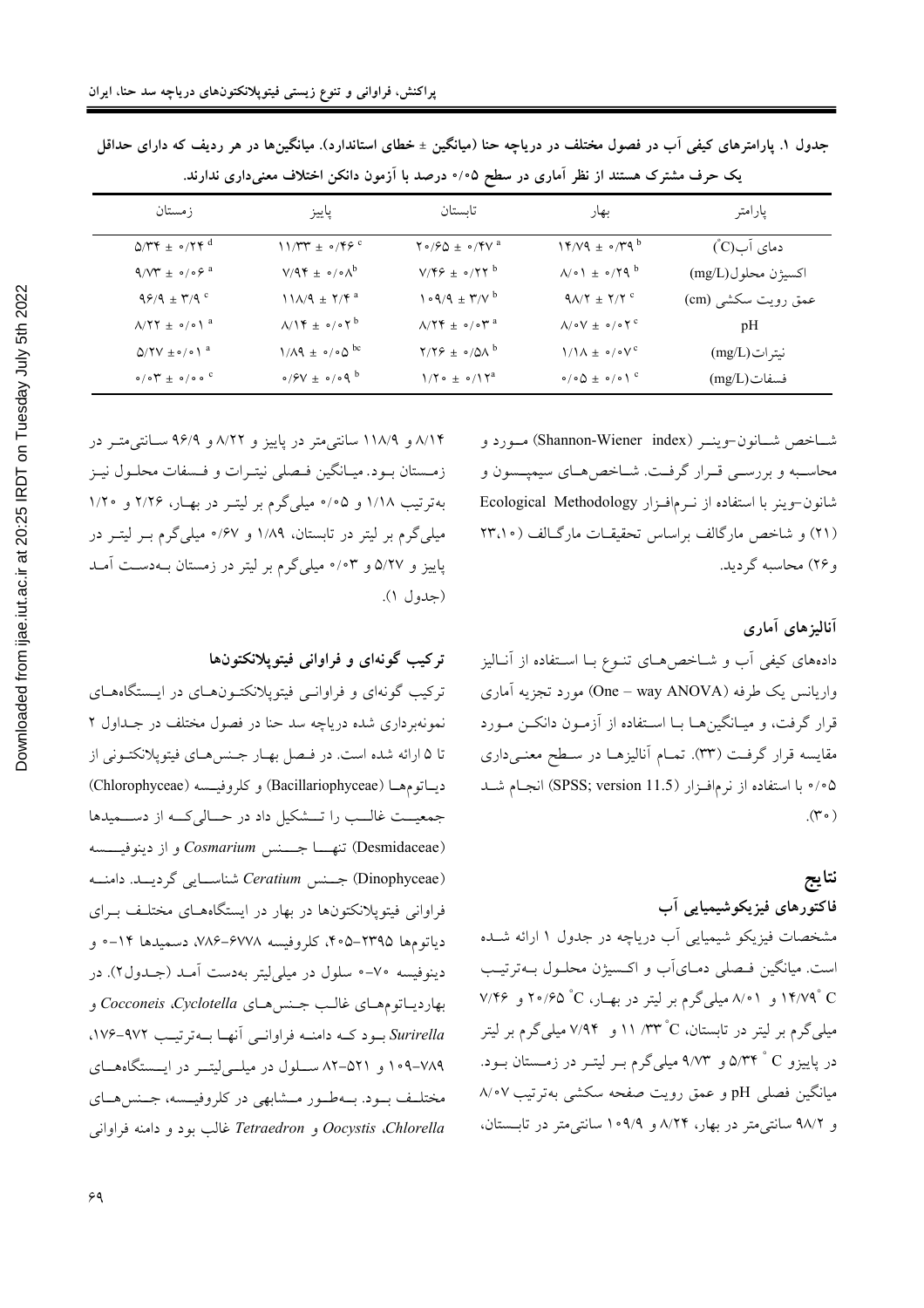| جدول ۲. ترکیب گونهای و میانگین (± خطای استاندارد) فراوانی (سلول در میلی[یتر) فیتوپلانکتونهای دریاچه حنا |
|---------------------------------------------------------------------------------------------------------|
|---------------------------------------------------------------------------------------------------------|

| $\hat{c}$ |                 |                                                                  |                                                                                                           |                                                                                     |                                                       |                                                           |                                           |  |
|-----------|-----------------|------------------------------------------------------------------|-----------------------------------------------------------------------------------------------------------|-------------------------------------------------------------------------------------|-------------------------------------------------------|-----------------------------------------------------------|-------------------------------------------|--|
|           |                 | $\mathcal{L}$                                                    | $\mathbf{r}$                                                                                              | $\mathbf{\breve{r}}$                                                                | $\mathbf{r}$                                          | ۵                                                         | ۶                                         |  |
|           | Navicula        | $\bullet$                                                        | $19/T \pm 10/A$                                                                                           | $\bullet$                                                                           | $\bullet$                                             | ۴/۴±۴⁄۴                                                   | $V/T \pm V \cdot / 5$                     |  |
|           | Cocconeis       | $f(f/f \pm 1 \circ f)$                                           | $99/9 \pm 119/7$                                                                                          |                                                                                     | 146/6744/14/10 1/14/672/14                            | 56/1±137/6                                                | $Y \circ \frac{q}{4}V \wedge \wedge / q$  |  |
|           | Amphora         | $\bullet$                                                        | $\bullet$                                                                                                 | $\bullet$                                                                           | $\bullet$                                             | $\bullet$                                                 | $Y9/4\pm YY/T$                            |  |
| دیا تو م  | Encyonema       | $\bullet$                                                        | $\bullet$                                                                                                 | $\bullet$ $\bullet$                                                                 | $17/1 \pm 79/2$                                       | $\bullet$                                                 | $\bullet$                                 |  |
|           | Cyclotella      | $YY/Y \pm YYY$                                                   | $0 \triangle 0 0 \cdot 10$                                                                                | VY/A±VIY/Y                                                                          | $\circ \pm \mathfrak{r} \vee \mathfrak{r}$            | $14/7 \pm 100/0$                                          | $101/1 \pm 907$                           |  |
|           | Surirella       | $\mathsf{r}_{\Lambda/\mathsf{Q}}\pm\Lambda\mathsf{Y}/\mathsf{r}$ | $99/V \pm r 10/0$                                                                                         | VY/A±YYY/A                                                                          | $\Delta\Delta/\Upsilon\pm\Upsilon\Delta\Delta/\Delta$ | $\Upsilon\Upsilon/\Upsilon \pm 1\Lambda\Upsilon/\Upsilon$ | $YYA/Y\pm QY1/Y$                          |  |
|           | ميانگين         | $\cdot$ $\Delta$ + $\cdot$ $\cdot$ $\cdot$ $\cdot$ $\cdot$       | $YY/\lambda \pm 1 \cdot Y$                                                                                | $\mathsf{TT}\Delta/\mathsf{Y} \pm \mathsf{I}\mathsf{Y}\mathsf{Y}\Lambda/\mathsf{V}$ | $YY/Y/\pm YXY/Y$                                      | $1.9/7 \pm 0.99/1$                                        | ۶۴۳/۴±۲۳۹۴/۹                              |  |
|           | Scenedesmu<br>S | $\circ \pm \text{y} \circ \text{y}$                              | 1.V/9±707/4                                                                                               | 1.0/A±1۳A/V                                                                         | $55 + 171$                                            | $Y^{\ast}/Y^{\pm}$                                        | A1/A±119/A                                |  |
|           | Pediastrum      | $\lambda$ /۴ $\pm$ ۶/۹                                           | $\overline{\phantom{a}}$                                                                                  |                                                                                     | $17/1 \pm 9/9$                                        | $\bullet$ $\bullet$                                       | $\bullet$ $\bullet$                       |  |
|           | Chlorella       | $YY \pm YYQV/Y$                                                  | $170/7 \pm 0.000/1$                                                                                       | $V\Lambda\Upsilon/\Upsilon \pm \Delta \Lambda \circ \mathcal{S}/\Upsilon$           | $Y\Delta Y/\sqrt{2}$ + 100 $\cdot$ / $\gamma$         | $\Lambda$ ۳/ $\Lambda$ $\pm$ ۶ $\Lambda$ ۴/۶              | 448/477681/8                              |  |
| كلروفيسا  | Tetraedron      | 19/11/17/V                                                       | 88/10+44                                                                                                  | $94/7 \pm 71$                                                                       | $\gamma$ / $\pm$ $\uparrow$ 4/2                       | $99/1 \pm 117/1$                                          | $99/1 \pm 117/1$                          |  |
|           | Mougeotia       | $\bullet$                                                        | $\bullet$                                                                                                 | $Y\Lambda/\Delta \pm Y\gamma/\gamma$                                                | $\bullet$ $\bullet$                                   | $\bullet$ $\bullet$                                       | $1V/T \pm 7A/T$                           |  |
|           | Oocystis        | $\frac{1}{\sqrt{2}}$                                             | $\Delta \lambda \pm 779/9$                                                                                | <b>TTAIOVY/V</b>                                                                    | $\Upsilon$ ۶/۳ $\pm$ ۱۴۸/۱                            | Y \ / Q±V \ / 6                                           | $\Delta\backslash\Delta\pm\Upsilon$ 9.0/1 |  |
|           | ميانگين         | $\gamma \cdot \gamma + \gamma \cdot \gamma$                      | $\mathsf{Y}\wedge\mathsf{A}\wedge\mathsf{Y}\pm\mathsf{A}\wedge\mathsf{A}\wedge\mathsf{Y}\wedge\mathsf{A}$ | $/9\pm$ ۶۷۷۷/۵<br>1579                                                              | <b>TVV/A±1AVS/1</b>                                   | 174/9±VAQ/8                                               | $557/1 \pm 119/0$                         |  |
|           | Cosmarium       | $\frac{1}{2}$                                                    | $\bullet$                                                                                                 | $\bullet$                                                                           | $\bullet$                                             |                                                           | $\bullet$                                 |  |
| دسميدها   | ميانگين         | $\frac{1}{2}$                                                    | $\bullet$                                                                                                 | $\bullet$                                                                           | $\bullet$                                             |                                                           | $\bullet$                                 |  |
| لي<br>آه  | Ceratium        | $\circ$                                                          | $\circ$                                                                                                   | $\bullet$                                                                           | $\circ$                                               |                                                           | $\circ \pm V \circ / \check{Y}$           |  |
|           | ميانگين         | $\bullet$                                                        | $\bullet$                                                                                                 | $\bullet$                                                                           |                                                       |                                                           | $\circ \pm V \circ / \check{Y}$           |  |
|           |                 |                                                                  |                                                                                                           |                                                                                     |                                                       |                                                           |                                           |  |

در فصل بهار در ایستگاههای مختلف

انهــا بـــهترتيـــب ۵۸۰۶–۵۸۵ ۵۷۵–۷۵ و ۲۱۸–۱۴ ســـلول در ميلي[يتر بود (جدول ٢).

در فصل تابستان ترکیب گونهای و فراوانی فیتوپلانکتـونهـا در شرایط بسیار مناسب قرار داشت که در جدول ۳ ارائــه شــده است. در ایستگاههای نمونهبرداری فراوانی دیاتومها، کلروفیسه، دسميدها، دينوفيسه و سيانوفيسه (Cyanophyceae) بهترتيب ٢٨٧٩. ٢٥١٨، ٩٩٨٧-٢٥١٨، ١٣-١٧٣، ١٥٧-٥ و ٨٥-٥ سلول در میلــی[بیتــر بــود. جــنسهــای غالــب دیــاتومهــا *Cyclotella و* Å\_- {qqÅq nGE1 #-H '-&& E\*2& EF 61 *Surirella*

۱۱۹ سلول در میل<sub>می</sub>لیتـر، از کلروفیـسه *Chlorella Mougeotia* و Scenedesmus بهترتيب دامنه فراوان<sub>ی '۹</sub>۱-۰۴۷', ۰۵۳-۵۳-۱۰۵۲ و ۲۷۱-۱۱۹ سلول در میل*ی ل*یتـر، از دسـمیدها Closterium بـا فراوانی ۱۴۸-° سلول در میل<sub>ی</sub>لیتر، از دینوفیسه *Prorocentrum* بسا فراوانسی ۱۱۴-• سلول در میلهی لیتسر و از سیانوفیسسه 6G1 G(:'GB2 56BG= qÅ\_ '-&& E\*2& 1 *Chroococcus* (جدول ٣).

نتايج تركيب و فراواني فيتوپلانكتـونهـا در فـصل پـاييز در جدول ۴ ارائه شده است کـه در مقایـسه بـا فـصل تابـستان تـا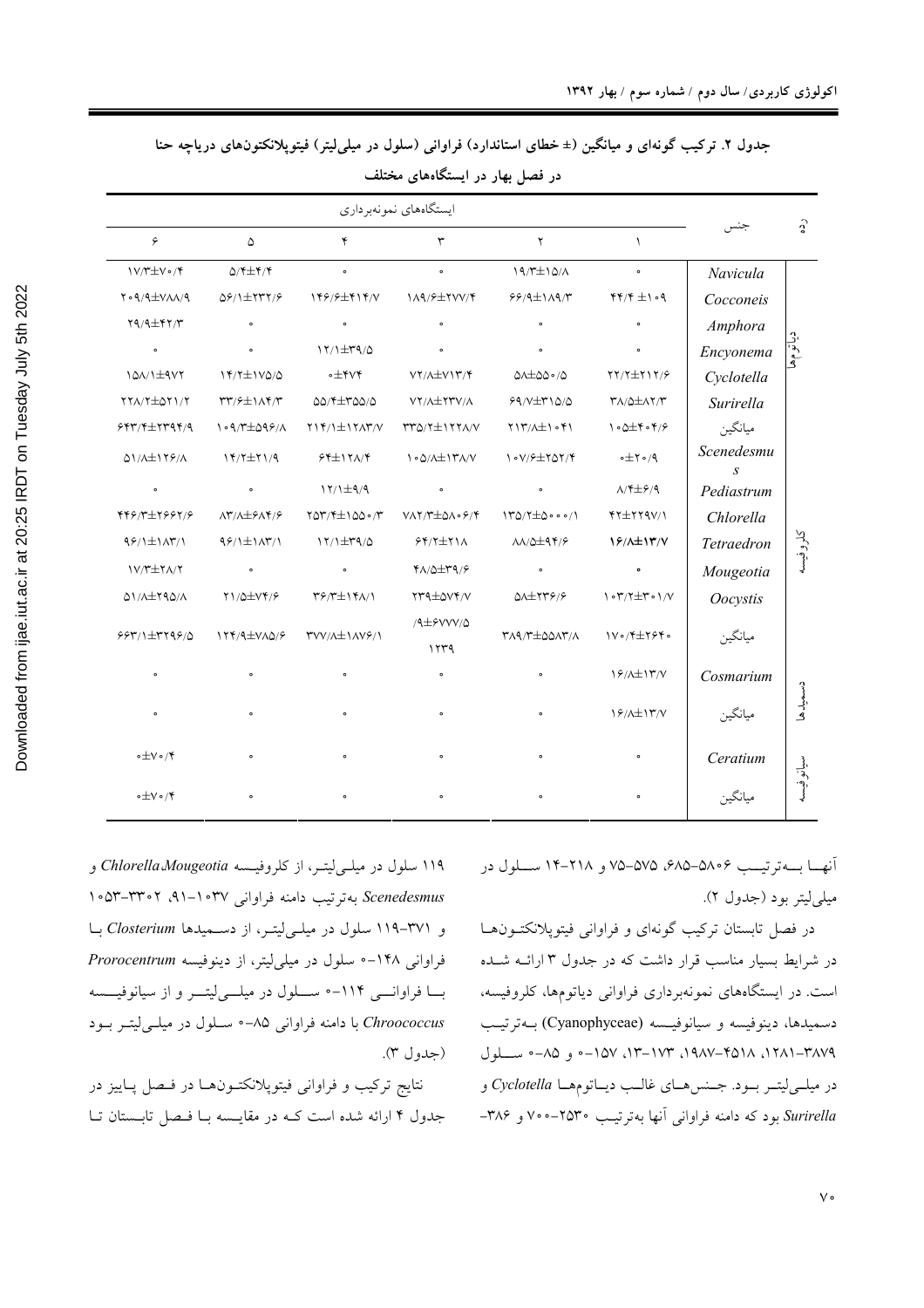| ايستگاههاي نمونهبرداري                                      |                                                         |                                                                      |                                                                        |                                                                                                |                                                                                                                        |                  |          |
|-------------------------------------------------------------|---------------------------------------------------------|----------------------------------------------------------------------|------------------------------------------------------------------------|------------------------------------------------------------------------------------------------|------------------------------------------------------------------------------------------------------------------------|------------------|----------|
| $\varphi$                                                   | ۵                                                       | ۴                                                                    | ٣                                                                      | ٢                                                                                              | $\lambda$                                                                                                              |                  | ᠗        |
| 57/٣±١٢٨/١                                                  | YA/Q±V9/Y                                               | 0.4199/5                                                             | $\circ \pm \Upsilon V/\Upsilon$                                        | $Y1/T \pm \Lambda Y/Y$                                                                         | $\upmu_0/\upmu_0$                                                                                                      | Navicula         |          |
| $Y/\lambda \pm 117/\lambda$                                 | 18/7±78/4                                               | <b>TV/A±VV/1</b>                                                     | $19/T \pm \Lambda 7$                                                   | $1°7/T \pm 799/9$                                                                              | 40/4±74/1                                                                                                              | Cocconeis        | دياتومها |
| 48/1±58/9                                                   | $19/7 \pm 17/7$                                         | $\circ$                                                              | $\circ \pm \Upsilon V/\Upsilon$                                        | $\Upsilon \circ /V \pm \Lambda \Upsilon / \Upsilon$                                            | 40/4±74/1                                                                                                              | Amphora          |          |
| $\uparrow\uparrow/\uparrow\pm1$ $\uparrow\uparrow/\uparrow$ | $19/7\pm79/7$                                           | $1/\sqrt{4}\pm10/\sqrt{2}$                                           | $\bullet$                                                              | $\circ$                                                                                        | $\bullet$                                                                                                              | Coscinodiscus    |          |
| $51/\lambda \pm 109/\Delta$                                 | <b>YA±V9/Y</b>                                          | $0 \cdot \pm 1$ $\uparrow \uparrow \uparrow \uparrow$                | 11/7±40/8                                                              | $\lambda$ Y/ $\frac{1}{2}$ $\pm$ Y $\lambda$ $\frac{1}{2}$ /V                                  | $Y$ $/$ $Y$ $\pm$ $1$ $1$ $/$ $1$                                                                                      | Nitzschia        |          |
| $\circ$                                                     | $\bullet$                                               | $1/\sqrt{4}\pm10/\sqrt{2}$                                           | $11/7\pm9/1$                                                           | $\circ$                                                                                        | $10/1 \pm 17/7$                                                                                                        | Fragilaria       |          |
| $1V/\sqrt{2} \pm 1\sqrt{7}$                                 | $19/7\pm17/7$                                           | $1/\sqrt{4\pm r \cdot / \Lambda}$                                    | $11/7\pm1\Lambda/T$                                                    | $\circ \pm \Delta \circ / \hat{\epsilon}$                                                      | $\bullet$                                                                                                              | Encyonema        |          |
| $\uparrow \circ / \uparrow \pm \Lambda \varphi / \uparrow$  | ∘±۳۹/۶                                                  | $1/\sqrt{4\pm}$ $9/\sqrt{2}$                                         | $\circ \pm \Upsilon V/\Upsilon$                                        | $\circ \pm \Delta \circ / \hat{\epsilon}$                                                      | $10/1 \pm 77/ V$                                                                                                       | Gomphonema       |          |
| $\bullet$                                                   | $\bullet$                                               | $1/\sqrt{4\pm r \cdot / \Lambda}$                                    |                                                                        |                                                                                                | $\bullet$                                                                                                              | Asterionella     |          |
| $\Lambda V \Delta \pm Y Y \Omega \cdot / \Lambda$           | $V \circ / \Delta \pm V \circ \circ / \Lambda$          | $\lambda$ ۶/۵ $\pm$ ۹۶۳/۹                                            | $11/\sqrt{1}$ $\pm$ 911/4                                              | $YYV/9 \pm Y\Delta Y \cdot / \cdot$                                                            | LOV/VTA 04/0                                                                                                           | Cyclotella       |          |
| $QY/Y \pm YY/V$                                             | $19/7\pm17/7$                                           | $\bullet$                                                            | $\bullet$                                                              | $Y1/T\pm YV/\Delta$                                                                            | $10/1 \pm 77/$                                                                                                         | Cymbella         |          |
| $1V/\sqrt{2} \pm 1\sqrt{7}$                                 | $19/7 \pm 17/7$                                         | $\bullet$                                                            | $11/7\pm9/1$                                                           | $YY/T+Y$ 19/                                                                                   | ∿۳+∘                                                                                                                   | Synedra          |          |
| $\frac{1}{r}\frac{1}{r}$                                    | <b>IVQ±YVV/Y</b>                                        | 797/4±30/0                                                           | $VT/T\pm11\Lambda/\Delta$                                              | $\frac{1}{2}$ $\frac{1}{2}$                                                                    | $Y11/7 \pm Y7.9$                                                                                                       | Surirella        |          |
| 1٣٨٢/٨±٣١٨٧/٢                                               | $Y19/1 \pm 1711/T$                                      | $Q$ $\Lambda$ $\Lambda$ $\pm$ $\gamma$ $\epsilon$ $\gamma$ $\Lambda$ | $Y00/Y \pm YY9$                                                        | <b>۶۸۱/V±۳۸V۹/۳</b>                                                                            | $\lambda$ ۶۲/۹ $\pm$ ۱۴۸۱/۱                                                                                            | ميانگين          |          |
| 1911 + 1741/0                                               | $YY/Y \pm YY/Y$                                         | $\Delta$ ° $\pm$ Y $>$ Y $/$ Y                                       | $\uparrow \uparrow / \uparrow \pm \uparrow \uparrow \wedge / \uparrow$ | $Y\frac{Y+Y}{Y+Y}$                                                                             | $QY/Q \pm YYY/9$                                                                                                       | Scenedesmus      |          |
| 1V/Y±YA/Q                                                   | $\frac{8}{7}$                                           | $\bullet$                                                            |                                                                        | ∘±۵∘/۶                                                                                         | $10/1 \pm 17/7$                                                                                                        | Pediastrum       |          |
| $0.075 - 0.0779$                                            | $Y \circ Y Y \pm Y Y \circ Y / Y$                       | YAQ/A±YAAY/V                                                         | 141/0±1049/9                                                           | $Y \circ \frac{9}{5} + Y \circ \frac{9}{20}$                                                   | $1910/7\pm T177/V$                                                                                                     | Chlorella        |          |
| $\bullet$                                                   | $\circ$                                                 | $1/\sqrt{4\pm10/\gamma}$                                             | $\circ$                                                                | $\bullet$                                                                                      | $\bullet$                                                                                                              | Coelastrum       |          |
| 07/7±10/4                                                   | $\uparrow\uparrow/\uparrow\pm\uparrow\uparrow/\uparrow$ | $\bullet$                                                            | $11/7\pm9/1$                                                           | ∘±۵∘⊅۶                                                                                         | $10/1 \pm 77/$                                                                                                         | Tetraedron       | كلروفيسه |
| $V$ 9/9 $\pm$ ло۳/ $V$                                      | $177/1 \pm 71V$                                         | $\cdot$ $\circ$ $\lambda$ $\pm$ $\Delta$                             | $V/\lambda \pm 9$ ) / \                                                | $57/0 = 67/12$                                                                                 | $\frac{179}{1}$ $\frac{1}{1}$ $\frac{179}{1}$                                                                          | Mougeotia        |          |
| 1V/Y±YA/Q                                                   | 18/7±78/4                                               | $\mathsf{r}\mathsf{y}/\mathsf{y}\pm\mathsf{y}\mathsf{y}/\mathsf{y}$  | $\uparrow\uparrow/\uparrow\pm\uparrow\wedge/\uparrow$                  | ∘±۵∘/۶                                                                                         | $99/T{\pm}V$                                                                                                           | <i>Oocystis</i>  |          |
| $\Lambda$ ۴۰/۴ $\pm$ ۲۳۹۰/۴                                 | YYVQ/8±MAQV/Y                                           | $497/\Delta \pm 7797/5$                                              | TAY/8±19A8/9                                                           | $\mathsf{r}\circ \mathsf{q}/\mathsf{q}\pm \mathsf{r}\mathsf{1}\mathsf{r}\mathsf{v}/\mathsf{r}$ | 77.8/8±401V/0                                                                                                          | ميانگين          |          |
|                                                             | $19/7 \pm 17/7$                                         | $\bullet$                                                            | $\bullet$                                                              | ∘±۵∘⊅۶                                                                                         | $10/1 \pm 17/7$                                                                                                        | Desmidium        |          |
| $1V/F \pm 1F/Y$                                             |                                                         | $1/\sqrt{4\pm10/\pi}$                                                | $11/7\pm1/\gamma$                                                      | $\circ$                                                                                        | $10/1 \pm 17/T$                                                                                                        | Cosmarium        |          |
|                                                             |                                                         | 1V o ± 1۳۸/۸                                                         | $\Lambda$ 9/٣ $\pm$ $V$ ۲/٩                                            |                                                                                                | $1\Lambda$ 1/۴ $\pm$ 1۴ $\Lambda$ /1                                                                                   | Closterium       | دسميدها  |
| $1V/F \pm 1Y/Y$                                             | $19/7 \pm 17/7$                                         | $1\lambda\lambda/9\pm1\Delta5/7$                                     | $\frac{1}{0}$ o $\frac{1}{0}$ $\pm$ 9 $\frac{1}{1}$                    | $\circ \pm \Delta \circ / \mathcal{S}$                                                         | Y11/9±1VY/A                                                                                                            | ميانگين          |          |
| ∘±۴۲/∨                                                      | 18/7±78/4                                               | $\circ$                                                              | $11/7\pm9/1$                                                           | $\circ$                                                                                        | $\bullet$                                                                                                              | Ceratium         |          |
| $V$ ۶ $\pm$ ۱۱۳/ $\wedge$                                   | $\bullet$                                               | $\circ$                                                              | $\circ$                                                                | $\circ$                                                                                        | $\backslash\mathop{\textstyle\bigcirc}/\backslash\pm\backslash\mathop{\textstyle\bigcirc}/\mathop{\textstyle\bigcirc}$ | Prorocentrum     | دينوفيسا |
| $V$ ۶ $\pm$ ۱۵۶/۵                                           | 18/7±78/4                                               |                                                                      | $11/7\pm9/1$                                                           |                                                                                                | $10/1 \pm 17/T$                                                                                                        | ميانگين          |          |
| $\bullet$                                                   | $19/7\pm17/7$                                           |                                                                      | $\circ$                                                                |                                                                                                | $\bullet$                                                                                                              | Agmenellum       |          |
| $\circ$                                                     | $19/7 \pm 17/7$                                         | $\circ$                                                              | $11/7\pm9/1$                                                           | $\circ$                                                                                        | $\bullet$                                                                                                              | Aphanizomeno     |          |
| $\circ$                                                     | 18/7±78/4                                               | $1/\sqrt{4\pm r \cdot / \Lambda}$                                    | $11/7\pm9/1$                                                           | $\circ$                                                                                        | $10/1 \pm 77/ V$                                                                                                       | $\boldsymbol{n}$ |          |
|                                                             |                                                         |                                                                      |                                                                        |                                                                                                |                                                                                                                        | Anabaena         | سانوفيسه |
| $V9/4\pm\Lambda\Delta/\Upsilon$                             | $19/7 \pm 17/7$                                         | $\bullet$                                                            | $\bullet$                                                              | $\bullet$                                                                                      | ∙±۳۷                                                                                                                   | Chroococcus      |          |
| $\bullet$                                                   | $\bullet$                                               | $\bullet$                                                            |                                                                        | $\circ$                                                                                        | $10/1 \pm 17/T$                                                                                                        | Tolypothrix      |          |
| $V9/4\pm\Lambda\Delta/\Upsilon$                             | 64/7+66                                                 | $\Lambda/4\pm\Gamma \circ/\Lambda$                                   | $YY/ Y\pm 1/\Lambda Y$                                                 | $\circ$                                                                                        | $\uparrow \circ / \uparrow \pm \vee \uparrow / \uparrow$                                                               | ميانگين          |          |

جدول ۳. ترکیب گونهای و میانگین (± خطای استاندارد) فراوانی (سلول در میلی[یتر) فیتوپلانکتونهای دریاچه حنا در فصل تابستان در ایستگاههای مختلف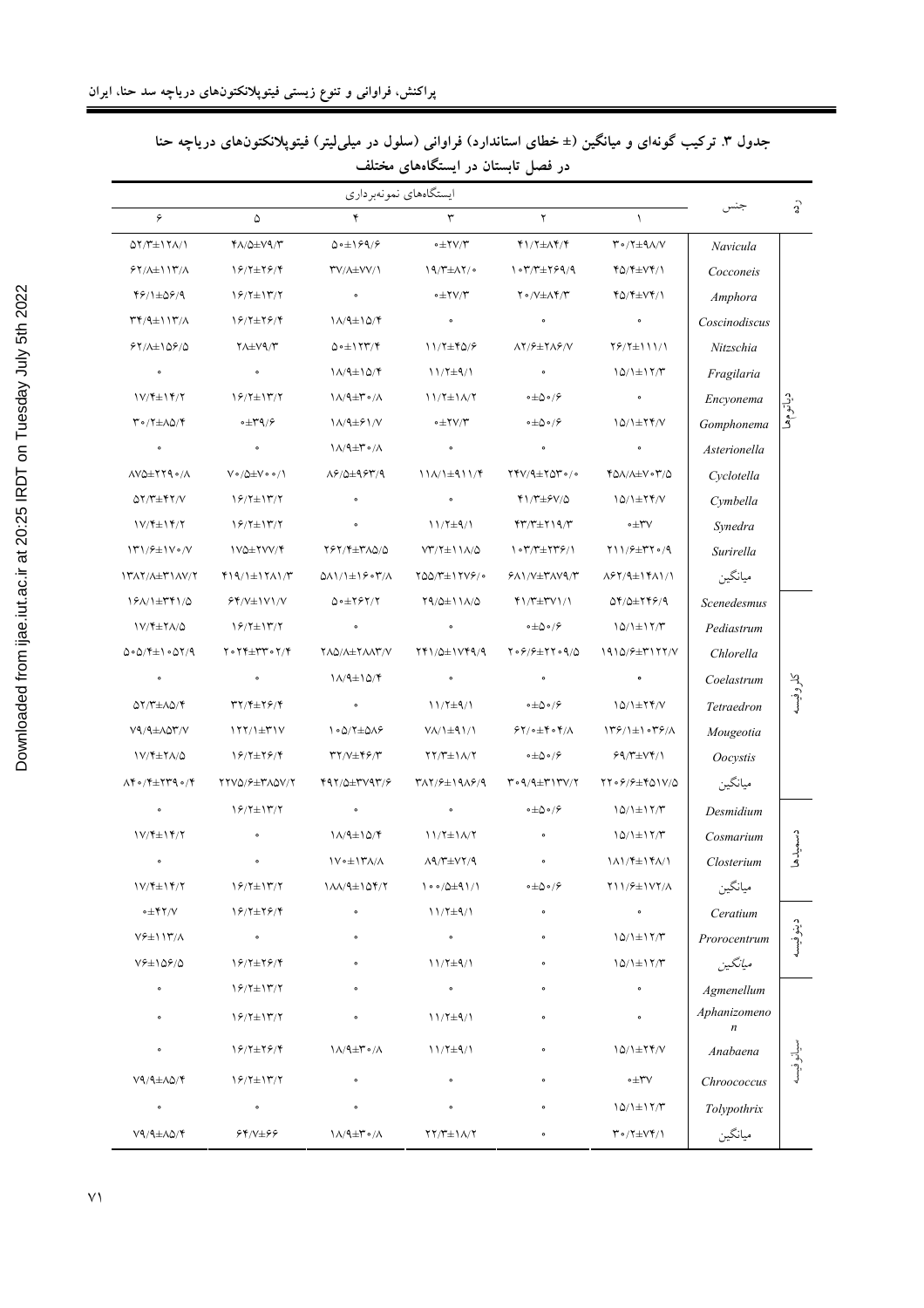جدول ۴. ترکیب گونهای و میانگین (± خطای استاندارد) فراوانی (سلول در میلی[یتر) فیتوپلانکتونهای دریاچه حنا

|           | در فصل پاییز در آیستگاههای محتلف |                                                   |                                                     |                                                                 |                                                                               |                                                                                   |                                                       |  |  |  |  |
|-----------|----------------------------------|---------------------------------------------------|-----------------------------------------------------|-----------------------------------------------------------------|-------------------------------------------------------------------------------|-----------------------------------------------------------------------------------|-------------------------------------------------------|--|--|--|--|
|           |                                  |                                                   |                                                     | ايستگاههاي نمونهبرداري                                          |                                                                               |                                                                                   |                                                       |  |  |  |  |
| $\hat{c}$ | جنس                              | $\lambda$                                         | ٢                                                   | ٣                                                               | ۴                                                                             | ۵                                                                                 | ۶                                                     |  |  |  |  |
|           | Navicula                         | $10/1 \pm 17/7$                                   | $\Upsilon \circ /V \pm \Upsilon \Upsilon'/V$        | $\bullet$                                                       | $9\lambda/\frac{1}{2}VV/\sqrt{2}$                                             | $YY/\lambda \pm 9.7/\Delta$                                                       | $\Upsilon(\sqrt{4} \pm V)/\sqrt{2}$                   |  |  |  |  |
|           | Cocconeis                        | $\circ$                                           | $\bullet$                                           | $11/7\pm1\Lambda/T$                                             | $\circ$                                                                       | $\circ$                                                                           | $\Upsilon \Upsilon / 9 \pm \Upsilon / 0$              |  |  |  |  |
|           | Amphora                          | $\bullet$                                         | $Y \setminus Y \pm Y Y / V$                         | $\bullet$                                                       | 09/V±49/٣                                                                     | $\bullet$                                                                         | $1V/\sqrt[4]{\pm 14}/7$                               |  |  |  |  |
|           | Coscinodiscus                    | $\bullet$                                         | $Y\$                                                | $11/7\pm9/1$                                                    | $\bullet$                                                                     | $\bullet$                                                                         | $1V/\sqrt[4]{\pm 14}/7$                               |  |  |  |  |
|           | Nitzschia                        | $10/1 \pm 17/7$                                   | $\bullet$                                           | $\circ$                                                         | ∆/۳4±∘                                                                        | 18/7±78/4                                                                         | $\Upsilon \circ / \Upsilon \pm \Upsilon \Upsilon / V$ |  |  |  |  |
|           | Fragilaria                       | $\circ$                                           | $\bullet$                                           | $\bullet$                                                       | $1\Lambda/9\pm\Upsilon$ o/ $\Lambda$                                          | $\bullet$                                                                         | $\bullet$                                             |  |  |  |  |
| دياتومهما | Encyonema                        | $\circ$                                           | $\bullet$                                           | $11/7 \pm 100/7$                                                | <b>\V/\textlef</b>                                                            | $Y \wedge \pm V \varphi / \curlyvee$                                              | $\bullet$                                             |  |  |  |  |
|           | Gomphonema                       | $\circ$                                           | $Y \circ /V \pm 199/9$                              | $11/7\pm1/\gamma$                                               | $\bullet$                                                                     | $\circ$                                                                           | $\bullet$                                             |  |  |  |  |
|           | Asterionella                     | $\bullet$                                         | $Y \circ /V \pm 19/9$                               | $\circ$                                                         | $\bullet$                                                                     | $\circ$                                                                           | $\bullet$                                             |  |  |  |  |
|           | Cyclotella                       | $\upmu_0/\upmu_0/\upmu_0$                         | $179\pm991/4$                                       | $\Delta\Delta/\Delta\pm\Delta\Im\,\Upsilon/\Upsilon$            | $1.0/7\pm V77/$                                                               | $\label{eq:1} \verb YN/Y\pm\verb YP /Y$                                           | 1/94459                                               |  |  |  |  |
|           | Cymbella                         | $\bullet$                                         | $Y \circ /V \pm 19/9$                               | $\circ$                                                         | $\Upsilon V/\Lambda \pm \Upsilon \circ / \Lambda$                             | $\uparrow\uparrow/\uparrow\pm\uparrow\uparrow/\uparrow$                           | $\bullet$                                             |  |  |  |  |
|           | Surirella                        | $179/1 \pm 111/1$                                 | $144/7 \pm 11/1$                                    | $9V/T \pm 17V/F$                                                | $\Lambda$ $\uparrow$ $\uparrow$ $\pm$ $\uparrow$ $\circ$ $\circ$ / $\uparrow$ | $9\lambda$ / $4\pm 711$ / $4$                                                     | $\frac{8}{7}/1 \pm 117$ /                             |  |  |  |  |
|           | ميانگين                          | 198/0±097/0                                       | $YY\lambda/4\pm11Y\lambda/\mu$                      | 19V/A±ASQ/9                                                     | $Y \circ \frac{9}{1111} Y \circ Y / \Delta$                                   | $Y\Delta \rightarrow + Y \cdot Y/\Delta$                                          | YQ9/A±AQY/V                                           |  |  |  |  |
|           | Scenedesmus                      | $94/7\pm14/\sqrt{ }$                              | $\Delta f/V \pm 1.9A/V$                             | $11/7\pm91/1$                                                   | $N/4 \pm 1$ ov/9                                                              | $\lambda \circ \lambda \pm \lambda \lambda / 9$                                   | $Y$ $/$ $Y$ $/$ $Y$ $/$ $X$                           |  |  |  |  |
|           | Pediastrum                       | $\bullet$                                         | $\bullet$                                           | $\circ$                                                         | $1/\sqrt{4}\pm10/\sqrt{2}$                                                    | $19/7 \pm 17/7$                                                                   | $\bullet$                                             |  |  |  |  |
|           | Chlorella                        | $\gamma \gamma / \pm \gamma \gamma \delta / \eta$ | $1049/V \pm 700$                                    | $Y/\sqrt{4}$ \ $\wedge$ \ $Y/V$                                 | $117/T \pm 10V7/9$                                                            | $\mathcal{V} \circ \mathcal{L} = \mathcal{V} \circ \mathcal{L} \circ \mathcal{L}$ | 1374142764610                                         |  |  |  |  |
|           | Coelastrum                       | $\bullet$                                         | $\overline{\phantom{a}}$                            | $11/7\pm9/1$                                                    | $\bullet$                                                                     | $\bullet$                                                                         | $\sim$ 0.00                                           |  |  |  |  |
| كلروفيسه  | Tetraedron                       | $17°/9\pm9\Lambda/V$                              | $Y \circ /V \pm Y Y / V$                            | $\bullet$                                                       | <b>\A/9±VV/\</b>                                                              | $\circ$                                                                           | 1V/ F + 7 A / Q                                       |  |  |  |  |
|           | Mougeotia                        | $114/7 \pm 07$ $\circ$ /V                         | $\Delta f/V \pm \Delta f \cdot /T$                  | <b>YA/V±YYV/9</b>                                               | 177/117.0/1                                                                   | $V \circ / \Delta \pm 9V \circ / \Lambda$                                         | 170/V±99A/V                                           |  |  |  |  |
|           | Oocystis                         | 78/7±۳V                                           | $Y \circ /V \pm Y Y / V$                            | $\bullet$                                                       | $1\lambda/9 \pm 10/9$                                                         | 18/7±78/4                                                                         | $109/V \pm 1V$ $\circ$ /V                             |  |  |  |  |
|           | ميانگين                          | $VT \circ \pm 1970/0$                             | $\sqrt{v \cdot \gamma + \gamma}$                    | $17/\sqrt{41719}/9$                                             | $YY/Y \pm Y \cdot 9V/Y$                                                       | $\omega \gamma$ /9±49 $\lambda \circ$                                             | 1917/1±7971/7                                         |  |  |  |  |
|           | Cosmarium                        |                                                   |                                                     | $11/7\pm9/1$                                                    | $\bullet$                                                                     | $\bullet$                                                                         | $\circ$                                               |  |  |  |  |
| دسميدها   | Staurastrum                      | $\circ$                                           | $\bullet$                                           | $\circ$                                                         | $\bullet$                                                                     | $\circ$                                                                           | $1V/\sqrt[4]{\pm 14/\gamma}$                          |  |  |  |  |
|           | ميانگين                          | $\circ$                                           | $\bullet$                                           | $11/7\pm9/1$                                                    | $\bullet$                                                                     | $\bullet$                                                                         | $1V/\sqrt[4]{\pm 14}/7$                               |  |  |  |  |
|           | Ceratium                         | $\circ$                                           | $Y \setminus Y \pm Y Y / V$                         | $\circ$                                                         | $\bullet$                                                                     | $\circ$                                                                           | $\circ$                                               |  |  |  |  |
| دينوفيسه  | Pyrodinium                       | $\circ$                                           | $\gamma \circ /V \pm \gamma \circ / \gamma$         | $11/7\pm9/1$                                                    |                                                                               |                                                                                   | $\circ$                                               |  |  |  |  |
|           | ميانگين                          | $\bullet$                                         | $\mathcal{S} \uparrow \pm \Delta \circ \mathcal{S}$ | $11/7\pm9/1$                                                    | $\bullet$                                                                     | $\circ$                                                                           | $\circ$                                               |  |  |  |  |
|           | Aphanizomenon                    | $\circ$                                           | $\bullet$                                           | $11/7\pm9/1$                                                    | $\circ$                                                                       |                                                                                   | $\bullet$                                             |  |  |  |  |
| سانوفيسه  | Chroococcus                      | $\circ$                                           | $\circ$                                             | $19/T \pm 7V/T$                                                 |                                                                               |                                                                                   | $\circ$                                               |  |  |  |  |
|           | ميانگين                          | $\circ$                                           | $\circ$                                             | $\mathbf{Y} \circ / \Delta \pm \mathbf{Y} \mathcal{S} / \Delta$ | $\circ$                                                                       | $\circ$                                                                           | $\circ$                                               |  |  |  |  |

در فصل پاییز در ایستگاههای مختلف

 $Y\gamma$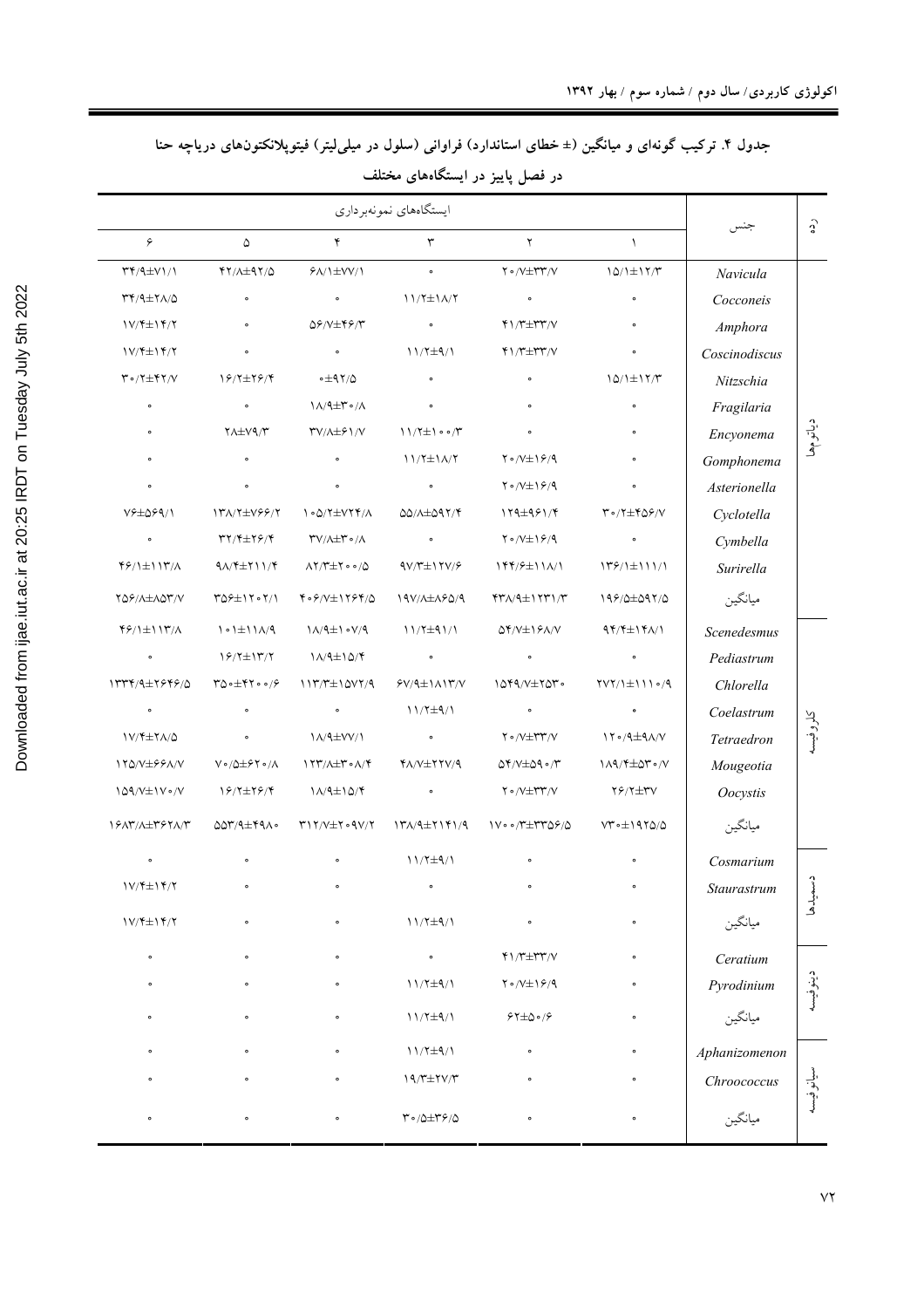|              |                                                                          |                                       |                              |                                                      | $\hat{c}$                                              |             |           |
|--------------|--------------------------------------------------------------------------|---------------------------------------|------------------------------|------------------------------------------------------|--------------------------------------------------------|-------------|-----------|
| ۶            | ۵                                                                        | ۴                                     | ٣                            | ۲                                                    | $\mathcal{L}$                                          |             |           |
| $\circ$      | $\mathsf{r} \cdot \mathsf{r} \in \mathsf{r} \mathsf{r}$                  | $\bullet$                             | $Y10/Y \pm Y5Y/\mathcal{S}$  | $\circ$                                              | $\bullet$                                              | Cocconeis   |           |
| $\bullet$    | ∘±٣٧/۵                                                                   | $\circ$                               | $\bullet$                    | $\bullet$                                            | $VY/Y \pm YY/Y$                                        | Amphora     | دياتومها  |
| $\bullet$    | $\bullet$                                                                | $\bullet$                             | $\bullet$                    | $Y9/\Delta \pm YY/1$                                 | $\bullet$                                              | Nitzschia   |           |
| $\circ$      | $\mathcal{M} \circ \mathcal{S} \pm \mathcal{N} \mathcal{Q}$              | $\circ$                               | $\bullet$                    | $\circ$                                              | $\bullet$                                              | Gomphonema  |           |
| $\bullet$    | $\bullet$                                                                | $\bullet$                             | $\bullet$                    | $Y9/\Delta \pm Y9/\gamma$                            | $\bullet$                                              | Cyclotella  |           |
| $\circ$      | $10/T \pm 17/\Delta$                                                     | $\bullet$                             | $\bullet$                    | $\circ$                                              | $\bullet$                                              | Cymbella    |           |
| $\circ$      | $\mathsf{V}\hat{\mathsf{F}}/\hat{\mathsf{Q}}\pm\mathsf{I}\bullet\bullet$ | $\bullet$                             | $Y10/Y \pm Y5Y/\mathcal{S}$  | $QQ \pm Y \wedge / Y$                                | $VY/Y \pm YY/Y$                                        | ميانگين     |           |
| $57\pm0.8$   | $\bullet$                                                                | $\bullet$                             | $\bullet$                    | $\circ$                                              | $\bullet$                                              | Scenedesmus |           |
| $57\pm70$    | $10/T \pm \Lambda V/\Delta$                                              | $19/1 \pm 10$                         | $94/4 \pm r \wedge \cdot /V$ | $\circ \pm 1 \mathfrak{f} \mathfrak{f}/\mathfrak{f}$ | $Y \mathcal{S} V / \Delta \pm \Delta Y \circ / \Delta$ | Chlorella   | كلروفيسه  |
| $\circ$      | $V \circ / \pm \Upsilon \setminus \Upsilon / \Upsilon$                   | $\lambda \pm \frac{\varphi}{\varphi}$ | $\bullet$                    | TYY/A±Y&0/Y                                          | $114/V \pm 97/9$                                       | Tetraedron  |           |
| $174\pm 4.4$ | $\Lambda\Delta/\Upsilon\pm\Upsilon$ 99/9                                 | $\gamma\gamma/\pm110/2$               | $94/4 \pm r \wedge \cdot /V$ | A/P · 9/1+ 1                                         | $Y\Lambda Y/Y \pm 9YY/Y$                               | ميانگين     |           |
| $\bullet$    | $10/T \pm 17/\Delta$                                                     | $\bullet$                             | $\bullet$                    | $\bullet$                                            | $\bullet$                                              | Ceratium    |           |
| $\bullet$    | $10/T \pm 17/\Delta$                                                     | $\bullet$                             | $\bullet$                    | $\bullet$                                            | $\bullet$                                              | ميانگين     | دينوفيسه  |
| $\circ$      | $\bullet$                                                                | $\lambda \pm \gamma \Delta / 9$       | $\bullet$                    | $\circ$                                              | $\bullet$                                              | Anabaena    |           |
| $\bullet$    | $\bullet$                                                                | $19/1 \pm \Lambda \Delta/T$           | $\bullet$                    | $\circ$                                              | $\bullet$                                              | Tolypothrix | سيانوفيسه |
| $\bullet$    | $\bullet$                                                                | $YY/\pm YY/\gamma$                    | $\bullet$                    | $\circ$                                              | $\bullet$                                              | ميانگين     |           |

جدول ۵. ترکیب گونهای و میانگین (± خطای استاندارد) فراوانی (سلول در میلی[یتر) فیتوپلانکتون@های دریاچه حنا در فصل زمستان در ایستگاههای مختلف

سیانوفیـــــــــه بـــــهترتیــــب ۲۶۴–۱۱۶–۱۱۶، ۵۳–۰ و و ۱۳۱-° سلول درمیلی لیتـر بـهدسـت آمـد. دیـاتومهـای جـنس Cocconeis و Amphora بهترتيب بــا فراوانــي ۲۶۴– °و ۶۲–°  $Tetraedron$  *و Chlorella و Chlorella* بهترتيب ٥٣١-٨٨ و ٤١٢-٥ سلول در ميلي ليتـر، از دينوفيـسه جسنس Ceratium فراوانسی ١٣-• سلول در ميل<sub>سى</sub>ليتسر، و از سيانوفيسه جنس Tolypothrix با دامنه فراواني ٨۵-• سـلول در میلی لیتر در ایستگاههـای مختلـف نمونـهبـرداری غالـب بودنـد ( جدول ۵).

شاخص۵های تنوع شــاخص هــاي تنــوع فيتوپلانكتــونهــا در فــصول مختلــف و

حدودي محدودتر شده است. دامنه فراواني دياتومها، كلروفيسه، دســـميدها، دينوفيــــسه و سيانوفيـــسه بــــهترتيـــب ۱۲۶۵–۵۹۳. -۱۹۲۵–۱۹۲۶، ۱۴–۰، ۵۱–۰، و ۳۷–۰ ســلول در میلـــیلیتـــر در ايستگاههاي مختلف بهدست آمـد. فيتوپلانكتـونهـاي غالـب از گروه دیاتوم شامل *Cyclotella و Surirella* بهترتیب با فراوانسی ۹۶۱– ۴۵۷ و ۲۱۱–۱۱۱ سلول در میلـی(یتـر، کلروفیــسه شــامل Mougeotia و Chlorella بــهترتيـب ۶۶۹–۲۲۸ و ۴۲۰۱–۱۱۱۱ سلول در میل<sub>م</sub>لیتر، از دینوفیسه جنس Ceratium فراوان<sub>ی</sub> ۳۴-• سلول در میل<sub>ی</sub>لیتر و از سیانوفیـسه جـنس Chroococcus دامنــه فراوانسی ٢٧-• سلول در میله لیتر در ایستگاههای مختلف نمونهبر داري را داشت.

در زمــستان فراوانــي ديــاتومهــا، كلروفيــسه، دينوفيــسه و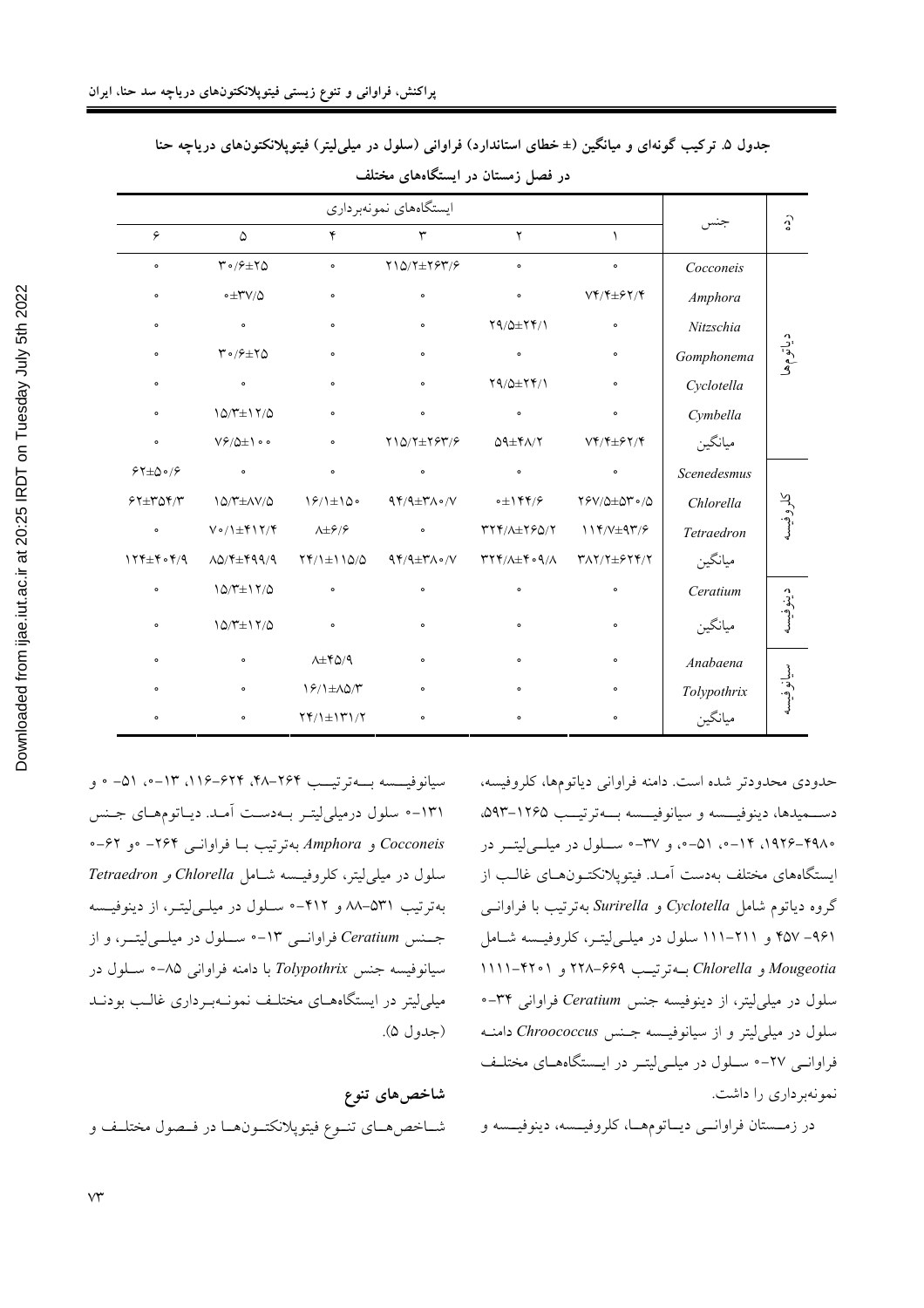اکولوژی کاربردی/ سال دوم / شماره سوم / بهار ۱۳۹۲

ایستگاههای نمونهبرداری شده دریاچه حنا در شکل ۲ ارائه شده است. نتایج نشان داد که در فصل بهار شاخص های سیمپسون و شانون-وينسر بــهترتيـب دامنــه ٧٢/ه -٢٠/٠ و ٢/٢٩ - ١/٢٣ بهدست آمد که بیشترین در ایستگاه ۶ و کمترین آن در ایـستگاه ۱ بود. شاخص مارگالف در بهار دامنه آن ۱/۵۹–۰/۹۵ بود ک بیشترین و کمترین آن بهترتیب در ایستگاه ۶ و ۳ بود. در فیصل تابستان شاخص هاي سيمپسون و شانون-وينـر بـهترتيـب دامنـه ۷۷~ -۵۹/° و ۲/۷۳ – ۱/۹۷ بــهدســت آمــد کــه بيــشترين در ایستگاه ۶ و کمتـرین آن در ایـستگاه ۵ (براسـاس سیمپـسون) وایستگاه ۳ (براساس شانون-وینر) بـود. شـاخص مارگـالف در این فصل دامنه آن ۲/۸۰–۲/۱۳ بود کــه بیــشترین و کمتـرین آن بهترتیب در ایستگاه ۶ و ۴ بـود. در فـصل پـاییز شـاخصهـای سيميــسون و شــانون-وينــر بــهترتيــب دامنــه ٠/٧١ -٥٥/٠ و ۲/۳۱ – ۱/۵۶ بهدست آمد که بیشترین و کمتـرین آن بــهترتیـب در ایسستگاه ۴ و ۵ بسود. شــاخص مارگــالف نیــز دامنـــه آن ۰/۹۶–۱/۸۲ بود که بیشترین و کمترین آن بهترتیب در ایـستگاه ۴ و ۱ بود. در فصل زمستان شاخصهای سیمپـسون و شـانون-وينر بهترتيب دامنه ۶۳٪ - ١/٣٪ و ١/٤٢ – ٢٧٪ بهدست أمـد که بیـشترین در ایـستگاه ۴ (براسـاس سیمپـسون) و ایـستگاه ۵ (براساس شانون-وینر) و کمترین در ایستگاه ۶ بـود. شـاخص مارگالف نیز دامنه آن ۰٫۹۷–۱۰/۰ بود که بیشترین و کمترین آن بهترتیب در ایستگاه ۵ وع بود.

### ىحث

آب دریاچه حنا در تمام فصول نمونهبـرداری شــرایط اکــسیژنـی مطلوب (۹/۷۳–۷/۴۶ میلی گرم در لیتر) را نشان داد که افـزایش معنیدار آن در زمستان عمدتاً به دمای پایین آب مربوط است. تفاوت در دمای آب و اکسیژن محلـول را مـیتـوان بــه میــزان ورودی آب و تغییرات در سطح و حجم آبی دریاچـه، جمعیـت فیتوپلانکتونها و میزان تجزیههای باکتریایی دریاچه نسبت داد. میـانگین دامنــه عمــق رویــت صــفحه سکــشی ۹۶/۹ - ۱۱۸/۹ سانتی متر بود که کاهش نفوذ نور و شـفافیت آب در زمــستان را

می توان به میزان سیلتی شدن آب و ذرات دتریتوس موجــود در آب نسبت داد(۵). بنابراین دمای آب و نـور فاکتورهـای بـسیار مهمی هستند زیرا بر میزان تولید اولیه فیتوپلانکتونی و اکسیژن محلول در دریاچهها تأثیر میگذارد (۹و ۲۵). pH آب دریاچـه حنا در تمام فصول بالاتر از ۷ بوده که علت آن را مـی تـوان بـه خاکهای قلیایی دارای کربنات و بیکربنـاتهـای کلـسیم و یـا سایر فلزات قلیایی خاکی مشتق شده ازحوضه آبریـز نـسبت داد (۵) که خود در تولید اولیـه فیتوپلانکتـونی و ارزیـابی آن نقـش مهمـی دارد (١٧). غلظـت فـسفر در دریاچــه حنـا در فـصول مختلف دامنهای از ۰/۰۳ در زمستان تا ۱/۲ میلیگرم در لیتـر در تابستان داشت که براساس طبقهبندی اویر و همکـاران (۷) ایـن دریاچه وضعیت یوتروف دارد زیرا میزان فسفر در آب دریاچــه حنا در کلیـه فـصول بـالاتر از ۸ میکروگـرم در لیتـر مـیباشـد (جدول ۱). عدم جابجا شدن أب و طولانی بـودن تعـویض أب در دریاچههـا (۲۴) بـر خـصوصیات فیزیکوشـیمیایی آب تـأثیر میگذارد. میزان فسفرمحلول در آبهای طبیعی بـهطـور فـصلی متغییر است و میزان آن از ۵ تا ۳۰ میکروگرم در لیتـر مـیباشـد (١٢). گیبسون بیان کرد که در مناطق معتدله چنانچه میزان فسفر بــه کمتــر از ۸۰ تــا ۱۵۰ میکروگــرم در لیتــر برســد تولیــد فیتوپلانکتونها کاهش می،یابد (۲۰). از سـوی دیگـر، بـسته بـه موقعيتهاى اكولوژيكي فيتوپلانكتونها نسبت بهينـه فسفر: نيتـــروژن (N:P) بــــسيار متفــــاوت اســــت (٢٩و ٣٢). غالـــب فیتوپلانکتونها در دریاچــه حنــا در فــصول مختلــف عمــدتاً از دیاتومها و کلروفیسه بود اگرچه سیانوفیـسه در فراوانــی بـسیار پایین وجود داشت. نسبت N:P در بـسیاری ازدیـاتومهـا ۰: ۰۱ كلروفيـسه ٢٠:١، دينوفيـسه ١٢:١ و سيانوفيـسه بـين١: ۴٢ تـا ۱ :۱۲۵ می باشد (۲۸، ۲۹ و ۳۲).

على رغم تفاوتها، بهطور كلي دياتومهـا، كلروفيـسه، دسـميدها، دینوفیسه و سیانوفیسه در دریاچه سد حنا وجـود دارد. دیـاتومهـا از مهمترین فیتوپلانکتونهای محیطهـای دریاچـهای در منـاطق معتدلـه هستند که بخش عمدهای از تولید اولیه را در آبها سبب می شوند (٨ و ١٠). در درياچـــــه حنـــــا ديـــــاتومهـــــا در فــــصل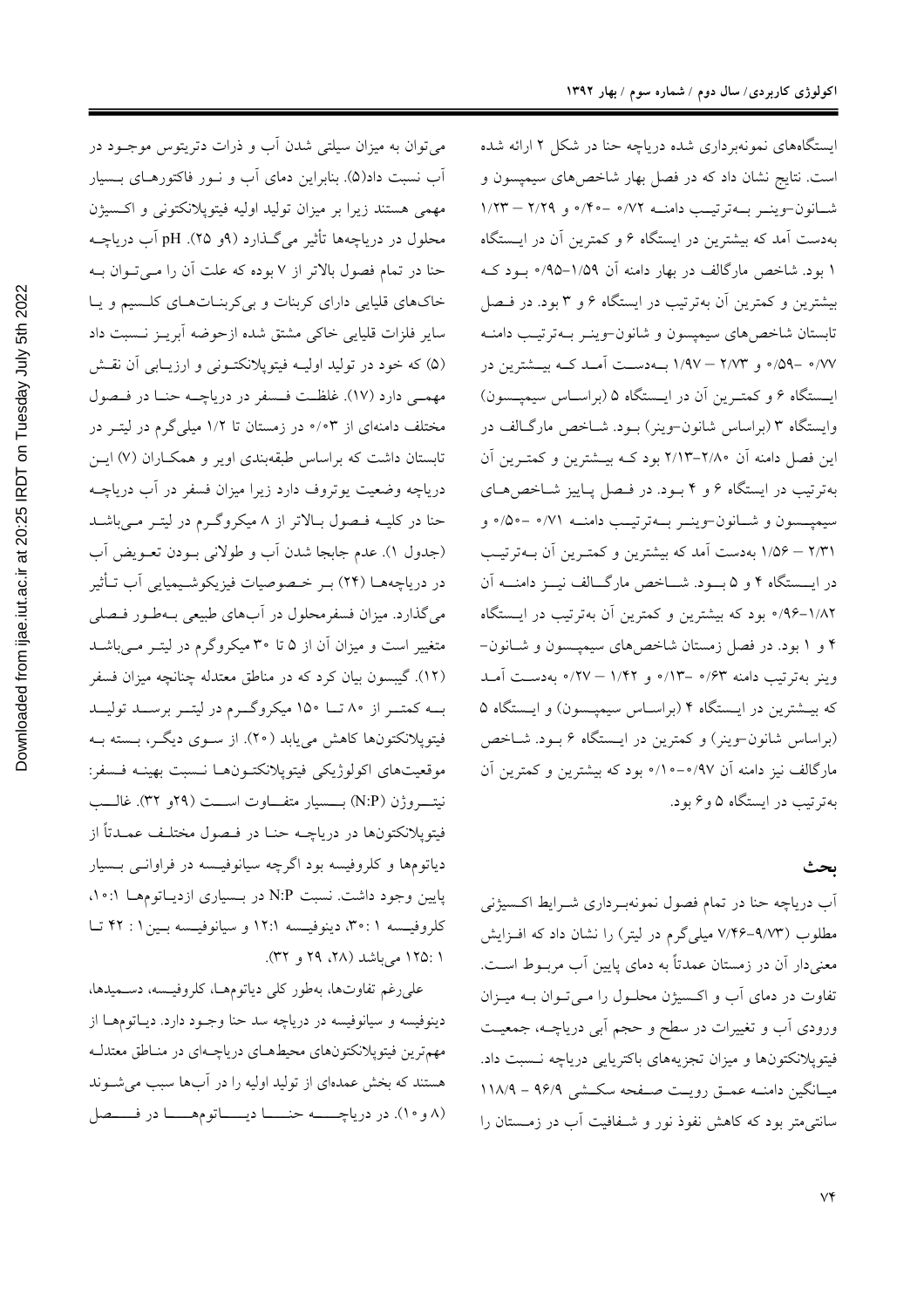

شکل ۲. شاخص۵های تنوع سیمپسون، شانون–وینر، و مارگالف فیتوپلانکتونهای دریاچه ســد حنــا در ایـــــتگاههــای نمونهبرداری و فصول مختلف. میانگینهای دارای حداقل یک حرف مشابه در هر ایستگاه از نظـر امــاری بــا ازمــون **.(P>0.05) -- :0 I\*%] <+ C)**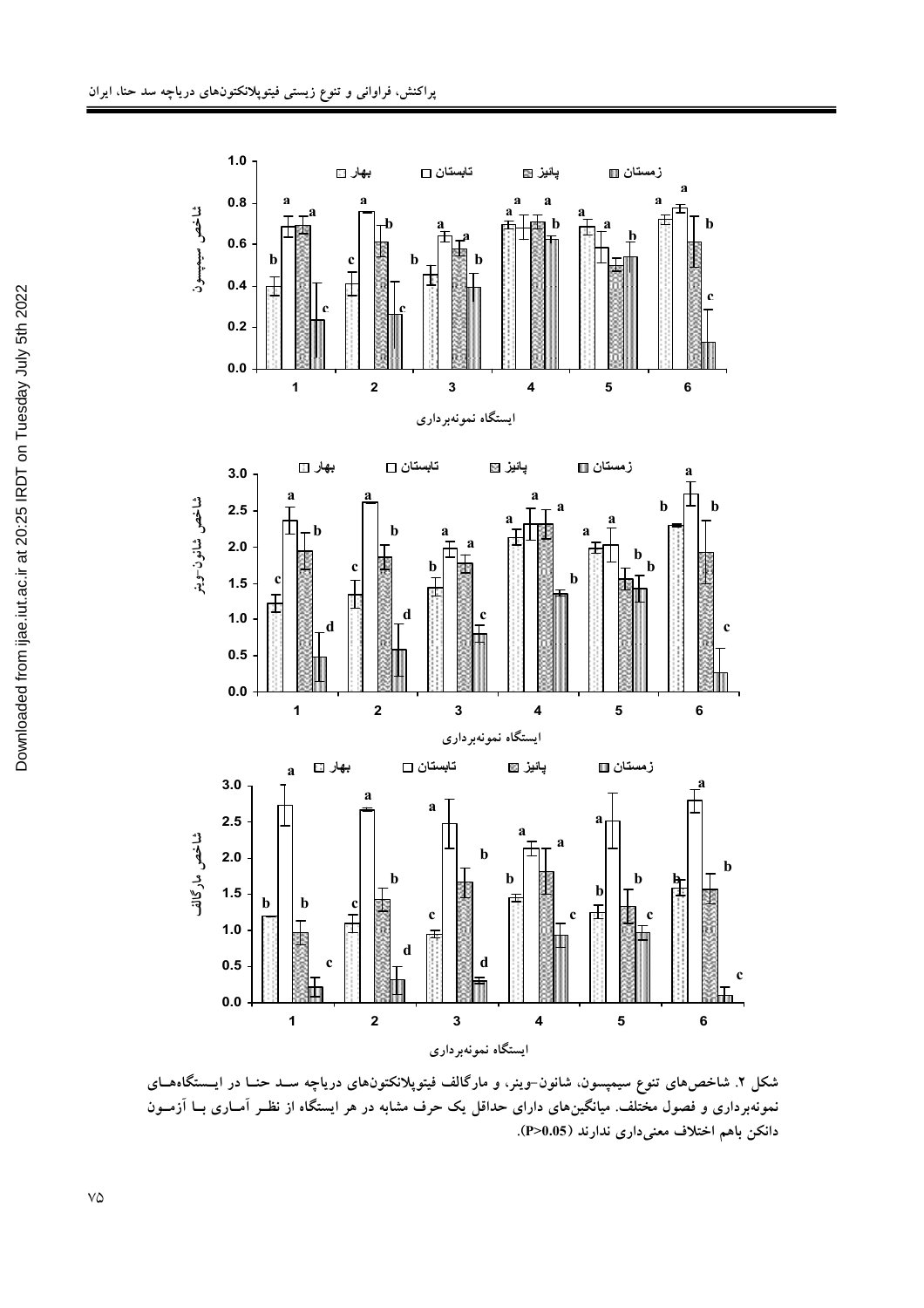تابستان و پائيز شرايط مناسبي بـه لحـاظ تركيـب و فراوانـي گونهای در مقایسه با بهار و زمستان داشتند. علت را می توان ب شرايط فيزيكوشيميايي مناسب أب بهخصوص به لحـاظ نـسبت فسفر به نیتروژن نسبت داد. از سوی دیگر، وجـود دیـاتومهـای مفید در این دریاچه دلالت بر خصوصیات مناسب کیفی آب در فصل تابستان دارد.

در درياچـه سـد حنـا ديـاتومهـا ازدو جـنس Cyclotella و Surirella در تمام فهول با استثناي زمستان مهم ترين و فراوانترین بودند. علت را میتوان بـه خـصوصیات کیفـی آب، بهخصوص دمای آب نسبت داد کـه در زمـستان بـرای رشـد و تکثیر بسیاری از فیتوپلانکتونها مناسب نیست و فراوانی کاهش قابل ملاحظهای می،یابـد (۲۲،۱۰و۲۷). از سـوی دیگـر، کـاهش میزان فراوانی و تا حدودی ترکیب گونـهای دیـاتومهـا در بهـار مي تواند حاصل مصرف و چرا شدن توسط زئوپلانكتـونهـا و حتى لارو ماهيان فيتوپلانكتون خوار باشد (١١).

فیتوپلانکتونهای کلروفیسه در بهار، تابستان و پائیز ترکیب گونهای تقریباً مساوی داشت. علت را مـیتوان بـه کیفیـت آب دریاچه و شرایط بردباری کلروفیسه نـسبت داد (۱۶،۱۰و ۳۱). بهطورکلی بسیاری از جلبکهای کلروفیسه دارای دیواره سلولی سلولزی هستند که تا حدود بسیاری قابلیت چرا و مصرف شدن أنها را در مقایسه با سایر گونههای فاقد دیواره سلولزی از قبیـل دیاتومهها محدود می نماید (١٠). از سوی دیگر افزایش فراوانی کلروفیسه در بهار را می توان به مصرف نشدن و تکثیـر و تولیـد مثل گونههای از این جلبکها که بسیار ریـز هـستند ( از جملـه Chlorella) نسبت داد. از دسته دسمیدها، مهمترین جنس ایس دریاچه Cosmarium است کـه بـا سـرد شـدن آب (دمـای ۵/۳ درجه سانتیگراد در زمستان) در دریاچـه دیـده نـشد (١٠). از گروه دینوفیسه گونههایی از جنس Ceratium در تمـام طـول سال در دریاچه وجود دارد اگرچه پراکنش آنها در طی هر فصل محدود به ایستگاه خاصی از دریاچه گردید. ما گمان میکنیم که در بروز چنین شرایطی دما، میزان نفوذ نور، غلظت مواد مغـذی، تراكم چراكننـدگان (زئوپلانكتـونهـا)، روابـط آنتاگونيـستى بـا

گیاهان اَبزی، تغییر در اَب و هــوا، هیــدرولوژی اَب و عمــق اَب مؤثر باشد (٢٧).

بيشترين تنوع زيستي فيتوپلانكتـونهـا در ايـن تحقيـق در فصول بهار و تابستان در ایستگاه ۶ بود. از جمله دلایل احتمالی افزایش تنوع میتوان به مناسب بــودن دمــای آب، اســتفاده لارو ماهيــان از زئوپلانكتــونهــا و كــاهش نــسبى فــشار چـــراي زئوپلانکتــونی، و ورود موادمعـــدنی و مغـــذی از ورودی آب دریاچه در محل ایستگاههای ۶ نـسبت داد (۱، ۳، ۸ ه۱، ۱۳، ۱۶، ۲۶و ۳۱). در ایــستگاه ۶ عمــق دریاچــه انــدک، آب آرام و بدون تلاطم و دارای پوششی از گیاهان اَبزی غوطهور و شـناور در آب میباشد. در آبهای دریاچهای با عمق کمتـر از ۱۰متـر كــاهش عمــق مخلــوط شـــدن أب موجــب كــاهش فراوانــي فیتوپلانکتونی میگردد. از سوی دیگر، اهمیت زئوپلانکتـونهـا در کنتـــرل ترکيـــب، فراوانــــی و زی تـــوده فيتوپلانکتـــونی در دریاچههای و منابع اَبی کاملاً مــشخص مــیباشــد زیــرا چــرای زئوپلانكتـونهـا از فيتوپلانكتـونهـا باعـث كـاهش زي تـوده فيتوپلانكتونها مى شود حتى اگر غلظت فسفر و نيتروژن محلول هم بالا باشد (۱۱و ۳۱). بنابراین، تنوع فیتوپلانکتونها در بهـار و تابستان درمقایسه با پائیز و زمستان بیــشتر بــود. از ســوی دیگــر گمان میرود که وجود بستر مناسب ماسهای و شنی تا حــدودی موجب افزایش سیلیـسیم آب و سـایر ترکیبـات مفیــد از بــستر میشود که در ایستگاههای با عمق بالاتر امکـان کمتـری وجـود دارد (۱۰). مقایسه ایستگاهها به لحاظ تنــوع در فــصول پــائیز و زمستان نشان داد که بیشترین تنـوع در ایـستگاه ۴ و ۵ دریاچــه است. مهم ترین دلیل کم بودن تنوع در این فصول در مقایسه بـا فصول دیگر را می توان به محدویت دمایی آب در ایــن فـصول نـسبت داد کـه مناسـب رشـد و کلـونی شـدن در بـسیاری از گونههای فیتوپلانکتونی نیست (۱۰، ۲۲و ۲۷). در فصل زمستان کوتاه شدن طول روز و تغییر زاویه نور خورشید در عـرضهــای جغرافيايي متوسط وبالا مىتوانيد ازعوامل بازدارنيده رشيد جلبکها و تولید خالص آنها باشد، بهطوریکه شرایط برای رشـد جنس های غالـب نامـساعد شـده و تـراکم أنهـا کـم مـی شـود و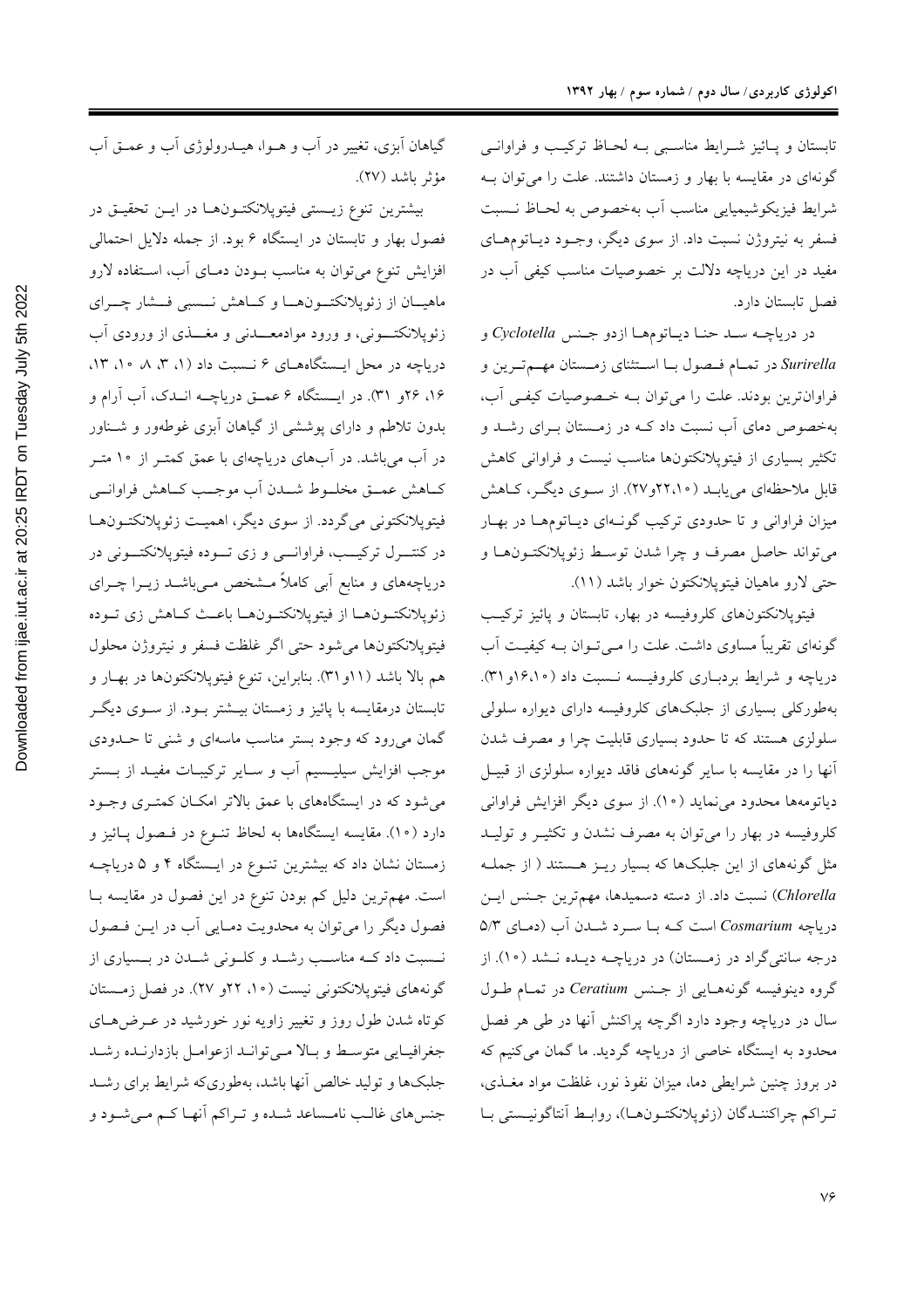دانــشکده منــابع طبيعــي دانــشگاه صــنعتـي اصــفهان و مــسئولان

سازمان آب استان برای در اختیار قرار دادن تأسیسات سـد حنـا

در حين اجراي كار تشكر و قدرداني مي نمايم.

جنس های مغلوب هم می توانند تا اندازهای خود را نــشان دهنــد. بهطورکلی همه فاکتورهای فیزیکوشیمیایی و زیستی بـر ترکیـب گونهای و زی توده فیتوپلانکتونها تأثیر گذاشته و مقدار و تنــوع آنها را تغییر مے دهد.

سیاسگزاری از حمایتهای مـالی اداره کــا, حفاظـت محــط; بــست اسـتان اصفهان در قالب طرح ۳۲۴–۷۶، معاونت پژوهشی و فنـاوری

#### منابع مورد استفاده

- ۱. احمـــدي، م. ر. ۱۳۶۶. بررســـي فيتوپلانكتـــون١حــاي درياچـــه هـــامون و اَبهـــاي حاشـــيه اَن. مجلـــه منـــابع طبيعـــي ايـــران  $.79 - 9 : 19$
- ۲. سبک آرا، ج. و م. مکارمی. ۱۳۸۳. پراکنش و فراوانی پلانکتونها و نقش آنها در تالاب انزلی طی سال۱۳۷۶ تا ۱۳۷۹. مجل علمي شيلات ابران١٣(٣): ٨٧ -١١٣.
- ۳. غلامی، ع.،ح. اجتهادی و ف. قاسم زاده. ۱۳۸۴. بررسی تنوع گونهای و اکولوژیک فیتوپلانکتونهای دریاچه بزنگـان. مجلـه علمـی شيلات ايران ٢ : ٢٩ - ٢۶.
- ۴. فلاحی، م. ۱۳۷۸. گزارش پلانکتونی پروژه هیدرولوژی و هیـدروبیولوژی تـالاب انزلـی. مرکـز تحقیقـات شـیلاتی اسـتان گـیلان، ۱۲۱ ص.
- ۵. محبوبی صوفیانی، ن. ۱۳۸۸. گزارش مطالعات بومشناختی مناطق کوهستانی و تالابی شکار ممنوع حنا با تأکید امکان ارتقای منطقـه حفاظت شده و ثبت در کنوانسیون رامسر. در دست چاپ.

۶. محمدجانی، ط. و ع. حیدری. ۱۳۷۱. شناسایی فیتوپلانکتونهای دریای خزر و پراکنش آنها. سازمان تحقیقـات و آمـوزش شـیلات ابران، مركز تحقيقات گيلان، ۸۵ ص.

- 7. Auer, M. T., M. S. Kieser and R. P. Canale 1986. Identification of criteria nutrient levels through field verification of models for phosphorus and phytoplankton growth. Canadian Journal of Fisheries and Aquatic Science 43: 379-388.
- 8. Barsanti, L. and P. Gualtieri. 2006. Algae: Anatomy, Biochemistry and Biotechnology. CRC Press, Taylor and Francis Group, 320 pp.
- 9. Batelle Columbus Laboratories, 1971. Water quality criteria data books. Volume 3. Effects of Chemicals on Aquatic Life – Selected. Data from the Literature Through 1968, for the U.S. Environmental Protection Agency, Project No. 18050, Battelle, Columbus, OH, 530 pp.
- 10. Bellinger, E.G. and D. C. Sigee. 2010. Freshwater Algae: Identification and Use as Bioindicators. John Wiley & Sons Ltd., 271 pp.
- 11. Benndorf, J., D. Uhlmann and K. Putz. 1981. Strategies for water quality management in reservoirs in the German Democratic Republic. WHO Water Quality Bulletin 6: 68-73.
- 12. Boyd, C. E. 1979. Water Quality in Warmwater Fish Ponds. Auburn University, Craftmaster Printers, Opelika, Alabama, 359 pp.
- 13. Chaghtai, F. and S. M. Salfullai. 1988. An Illustrated Account of Species Ceratium, University of Karachi, Pakistan, 50 pp.
- 14. Clesceri, I., A. E. Green berg and M. A. Franson. 1998. Standard Methods for the Examination Water and Wastewater, American Public Health Association, Maryland, USA, 1368 pp.